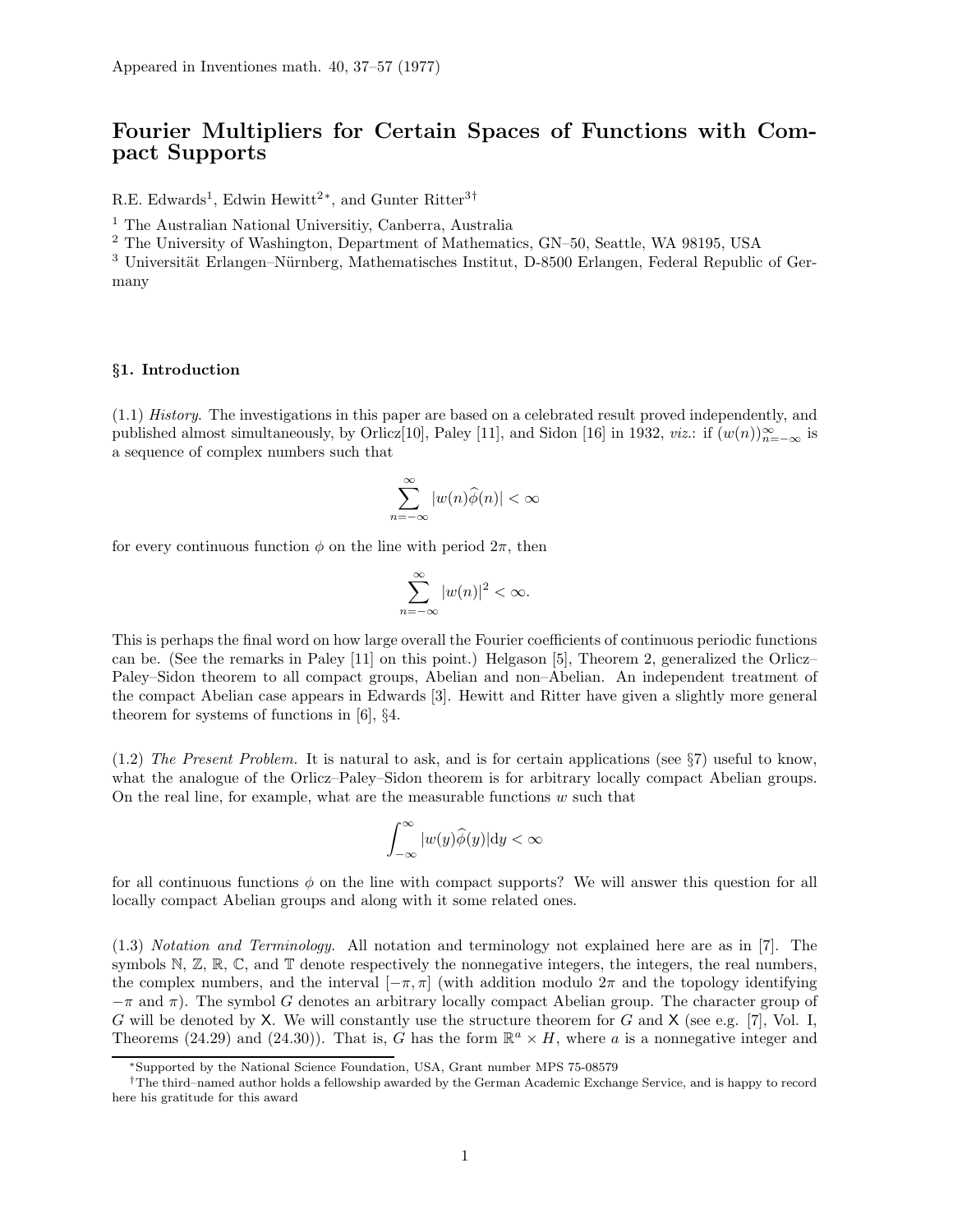where H is a locally compact Abelian group containing a compact open subgroup, say J. The group  $J$ may or may not be unique. In any case, we pick one such subgroup  $J$  of  $H$  and fix it once and for all.

Write Y for the character group of  $H$ , A for the annihilator of  $J$  in Y, and Z for the (discrete) character group of J. The character group X has the form  $\mathbb{R}^a \times Y$ , every element of X being a function

$$
(\mathbf{x},t) \to \exp\left(i\Big(\sum_{j=1}^{a} y_j x_j\Big)\right) \chi(t) = \exp(i\langle \mathbf{y}, \mathbf{x} \rangle) \chi(t). \tag{1}
$$

Here  $\mathbf{x} = (x_1, x_2, \dots, x_a)$  is a generic element of  $\mathbb{R}^a$ , t is a generic element of H, y is a fixed element of  $\mathbb{R}^a$ , and  $\chi$  is a fixed element of Y. The annihilator A is a compact open subgroup of Y, and the group Z is isomorphic with the quotient group Y/A.

We take as Haar measure  $\lambda$  on  $G = \mathbb{R}^a \times H$  the product of a-dimensional Lebesgue measure on  $\mathbb{R}^a$ and the Haar measure on  $H$  that assigns measure 1 to the compact open subgroup  $J$ . We take as Haar measure  $\theta$  on  $X = \mathbb{R}^a \times Y$  the product of a-dimensional Lebesgue measure on  $\mathbb{R}^a$  and the Haar measure on Y that assigns measure 1 to the compact open subgroup A. For a function f in  $\mathfrak{L}_1(G)$ , we define the Fourier transform  $\widehat{f}$  of f as the function on X

$$
(\mathbf{y}, \chi) \to \hat{f}(\mathbf{y}, \chi) = \int_H \int_{\mathbb{R}^a} \exp(-i \langle \mathbf{y}, \mathbf{x} \rangle) \overline{\chi(t)} f(\mathbf{x}, t) \, d\mathbf{x} dt
$$
  

$$
= \int_G \exp(-i \langle \mathbf{y}, \mathbf{x} \rangle) \overline{\chi(t)} f(\mathbf{x}, t) \, d\lambda(\mathbf{x}, t).
$$
 (2)

The symbol  $\gamma$  will denote a positive constant, whose exact value is unimportant and which may vary from one assertion to another.

(1.4) Definition. For a set  $\mathfrak{F}(G)$  of complex-valued functions on G, let  $\mathfrak{F}_k(G)$  denote the set of functions in  $\mathfrak{F}(G)$  that vanish  $\lambda$ –almost everywhere outside of compact sets. We shall be mainly concerned with  $\mathfrak{C}_k(G)$ , which is the space of continuous functions on G with compact supports, and with  $\mathfrak{C}_{p,k}(G)$  $(1 \leq p < \infty)$ . Where no confusion seems possible, we will write  $\mathfrak{C}_k$  and  $\mathfrak{L}_{p,k}$  for  $\mathfrak{C}_k(G)$  and  $\mathfrak{L}_{p,k}(G)$ , respectively. For a fixed compact subset F of G, we write  $\mathfrak{F}(F)$  for the set of all functions in  $\mathfrak{F}(G)$ that vanish  $\lambda$ –almost everywhere outside of F. Thus  $\mathfrak{C}(F)$  is the set of all continuous complex–valued functions on  $G$  with support contained in  $F$ .

(1.5) Definition. Let  $\mathfrak{A}$  be a subset of  $\mathfrak{L}_1(G)$ . The set of all complex–valued,  $\theta$ –measurable functions w on X such that  $w\hat{\phi}$  belongs to  $\mathfrak{L}_1(X)$  for all  $\phi$  in  $\mathfrak{A}$  will be denoted by  $\mathfrak{M}(\mathfrak{A})$ . Functions in  $\mathfrak{M}(\mathfrak{A})$  will be called *multipliers* of  $\mathfrak A$  (strictly speaking they are *Fourier multipliers*). In the terminology of [7], Vol. II, (35.1), these functions are  $(\widehat{\mathfrak{A}}, \mathfrak{L}_1(\mathsf{X}))$ –multipliers.

(1.6) Remark. The spaces  $\mathfrak{M}(\mathfrak{C}_k)$  and  $\mathfrak{M}(\mathfrak{L}_{n,k})$  ( $2 \leq p < \infty$ ) will be completely identified in this paper. They turn out to be function spaces that have been studied by a number of authors over the past two decades. They also bear a family resemblance to Wiener's well–known space  $\mathfrak{M}_1(\mathbb{R})$  (see for example [7], Vol. II, (39.33)). A discussion of previous work is given in (1.16) infra.

(1.7) Definition. The following decomposition of the character group X will be used. For every sequence  $\mathbf{n} = (n_1, n_2, \dots, n_a)$  in  $\mathbb{Z}^a$ , let  $C_{\mathbf{n}}$  be the cube in  $\mathbb{R}^a$  consisting of all **y** such that  $n_j \leq y_j \leq n_j + 1$  for all  $j = 1, 2, \ldots, a$ . For each coset  $\chi$ A of A in the group Y, we consider the "block"

$$
C_{\mathbf{n}} \times (\chi \mathsf{A})
$$

in X. Distinct blocks intersect in sets of  $\theta$ –measure zero, their union is X, and each has  $\theta$ –measure one. We index the family  $\mathfrak B$  of all blocks in an arbitrary fashion, writing a block as  $B_t$ , so that the family  $\mathfrak B$  is  $\{B_\iota : \iota \in I\}$  for some index class I. Plainly I is countable if and only if X is  $\sigma$ -compact, i.e., if and only if G is metrizable  $([7], \text{Vol. I}, (24.48))$ . We make the following conventions. If G is discrete, then X is compact and we have only one block, X itself. If G is nondiscrete and contains a compact open subgroup,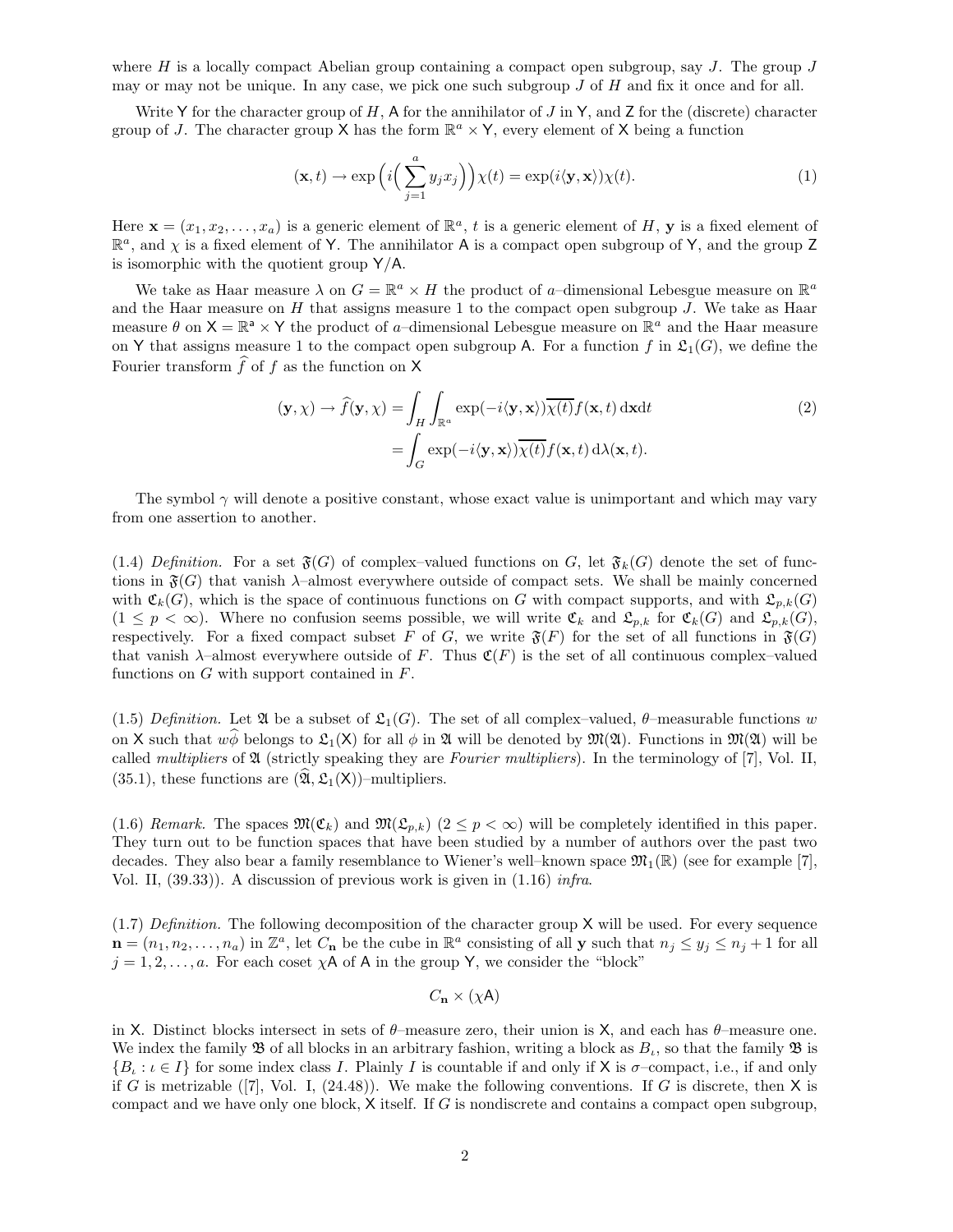then  $G = H$ , there are no cubes  $C_n$ , and the blocks that comprise the family  $\mathfrak{B}$  are the cosets of A. If G contains no compact open subgroup, then the integer a is positive, and cubes  $C_n$  appear. If  $G = \mathbb{R}^a$ , then H and Y are one–element groups, and the family  $\mathfrak B$  consists exactly of the cubes  $C_n$ . We can now make our basic definition.

(1.8) Definition. Let p be a real number greater than or equal to 1. Let  $\mathfrak{S}_p(\mathsf{X})$  be the set of all  $\theta$ measurable, complex–valued functions  $w$  on  $X$  for which

$$
||w||_{[p]}^p := \sum_{\iota \in I} \left( \int_{B_{\iota}} |w| \, d\theta \right)^p < \infty. \tag{1}
$$

It is trivial that  $\mathfrak{S}_1(\mathsf{X})$  is  $\mathfrak{L}_1(\mathsf{X})$ . For the relations between the spaces  $\mathfrak{S}_p(\mathsf{X})$  and  $\mathfrak{L}_p(\mathsf{X})$  in general, see (6.3) infra.

(1.9) Remark. For  $1 \leq p < \infty$ , the set  $\mathfrak{S}_p(\mathsf{X})$  is a Banach space with pointwise linear operations and with the norm  $||w||_{[p]}$ .

(1.10) Definition. For  $1 < p < \infty$ , let  $\mathfrak{T}_p(\mathsf{X})$  be the set of all  $\theta$ -measurable, complex-valued functions v on X such that

$$
||v||_{(p)}^p := \sum_{\iota \in I} [\text{ess sup}\{|v(\mathbf{y}, \chi)| : (\mathbf{y}, \chi) \in B_{\iota}\}]^p < \infty.
$$
 (1)

(1.11) Remark. The set  $\mathfrak{T}_p(\mathsf{X})$  is a Banach space under pointwise linear operations and the norm  $||v||_{(p)}$ . For  $1 < p < \infty$ , write p' for  $p/(p-1)$ . Then the space  $\mathfrak{T}_{p'}(\mathsf{X})$  can be identified in a natural way with the conjugate space of  $\mathfrak{S}_p(\mathsf{X})$ , the generic bounded linear functional  $\mathfrak{S}_p(\mathsf{X})$  having the form

$$
w\to \int_{\mathsf X} wv\,\mathrm{d} \theta
$$

for some v in  $\mathfrak{T}_{p'}(\mathsf{X})$ .

The proofs of (1.9) and (1.11) are omitted.

We can now state our main theorems.

(1.12) First Main Theorem. The spaces  $\mathfrak{M}(\mathfrak{C}_k(G))$  and  $\mathfrak{M}(\mathfrak{C}_{q,k}(G))$  for  $2 \leq q < \infty$  are all equal to  $\mathfrak{S}_2(X)$ .

(1.13) Second Main Theorem. Let G be nondiscrete. For  $1 < p < 2$ , the space  $\mathfrak{M}(\mathfrak{L}_{p,k}(G))$  properly contains  $\mathfrak{S}_p(\mathsf{X})$ .

(1.14) Third Main Theorem. The space  $\mathfrak{M}(\mathfrak{L}_{1,k}(G))$  is equal to  $\mathfrak{L}_1(X)$ , up to functions vanishing locally  $\theta$ -almost everywhere.

(1.15) Remark. For the classical case  $G = \mathbb{R}$ , (1.12) has the following simple form. If w is a measurable function on R such that

$$
\int_{-\infty}^{\infty} |w(y)\hat{\phi}(y)| \mathrm{d}y < \infty \tag{1}
$$

for all  $\phi \in \mathfrak{C}_k(\mathbb{R})$ , then we have

$$
\sum_{n=-\infty}^{\infty} \left[ \int_{n}^{n+1} |w(y)| \mathrm{d}y \right]^2 < \infty. \tag{2}
$$

If (2) holds, then (1) holds for all measurable functions  $\phi$  on  $\mathbb R$  that vanish almost everywhere outside of some compact set and are in  $\mathfrak{L}_2(\mathbb{R})$ .

We carry out the proofs of these three theorems in  $\S$ §2–5. In §6, we give some examples and in §7, an application to hyperbolic differential equations.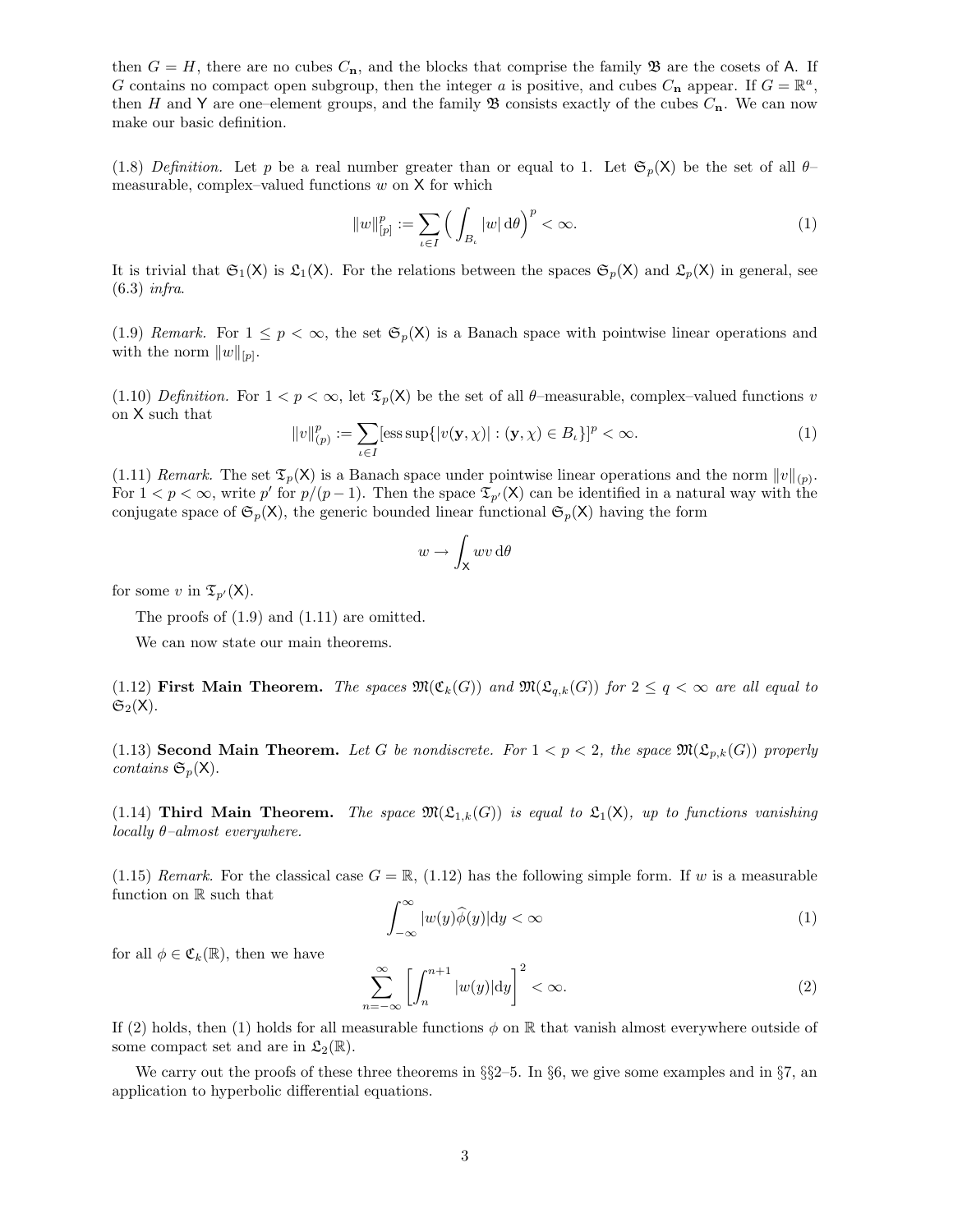(1.16) Previous work on  $\mathfrak{S}_p$  and  $\mathfrak{T}_p$ . Our spaces  $\mathfrak{S}_p(\mathsf{X})$  and  $\mathfrak{T}_p(\mathsf{X})$  are special cases on the  $L^p$  spaces with mixed norm studied by Benedek and Panzone [1]: see also their references to yet earlier work. Benedek and Panzone do not consider applications to harmonic analysis. Liu, van Rooij, and Wang in [9] define function spaces on an arbitrary locally compact group L that are identical with the spaces  $\mathfrak{S}_n(X)$  and  $\mathfrak{T}_p(\mathsf{X})$  for  $L = \mathsf{X}$ . In their definition (loc. cit. p. 509), take their basic set K to be the set  $C_{(0,\ldots,0)} \times \mathsf{A}$ , in the notation of (1.7). Then their space  $\mathcal{V}_p$  is our space  $\mathfrak{S}_p(\mathsf{X})$  and their space  $\mathcal{N}_p$  is our  $\mathfrak{T}_p(\mathsf{X})$ . The proof of this is a routine computation. Proofs of (1.9) and (1.11) along with much else, is found in [9]. We are indebted to Kenneth A. Ross for drawing our attention to the paper [9].

Finbarr Holland [8] has studied a class of function spaces on R that contain  $\mathfrak{S}_p(\mathbb{R})$  and  $\mathfrak{T}_p(\mathbb{R})$  as special cases, obtaining many interesting facts regarding harmonic analysis on these spaces, but not considering our theorems  $(1.12)$ – $(1.14)$ .

# §2. Some Properties of Entire Functions of Exponential Type

(2.1) Preliminaries. We consider a fixed positive integer a and a-dimensional complex space  $\mathbb{C}^a$ . For  $\mathbf{z} = (z_1, \ldots, z_a) \in \mathbb{C}^a$ , we write  $\|\mathbf{z}\| = \max\{|z_1|, \ldots, |z_a|\}$ . We regard  $\mathbb{R}^a$  as a subspace of  $\mathbb{C}^a$ . We write  $z_j = x_j + iy_j$  with  $x_j$  and  $y_j$  real. We consider complex functions  $f: \mathbb{C}^a \to \mathbb{C}$  that are entire (i.e., expansible in power series in the complex variables  $z_1, \ldots, z_a$  that converge everywhere in  $\mathbb{C}^a$ ) and that are also of exponential type  $\leq \tau$  ( $\tau > 0$ ), i.e.,

$$
|f(\mathbf{z})| \leq C \exp(\tau(|z_1| + \cdots + |z_a|))
$$

for all  $z \in \mathbb{C}^a$ . (For other ways to define exponential type, see [14], Ch. 3, §1.)

Theorem (2.2) below is the basis for the proofs of our main theorems. A special case appears in [12],  $2^e$  Partie, Théorème III, p. 149. We shall use the following notation. Let  $\psi$  be a nondecreasing convex function on  $\mathbb{R}\cup\{-\infty\}$  with values in  $[0,\infty[$ , and let  $\Phi$  be the function  $\psi \circ \log$ , defined on  $[0,\infty[$  (we define log(0) as  $-\infty$ ). Let  $\{x_\alpha\}_{\alpha \in A}$  be a subset of  $\mathbb{R}^a \subset \mathbb{C}^a$  such that for some positive real number  $\delta$ , we have  $\|\mathbf{x}_{\alpha} - \mathbf{x}_{\beta}\| \ge 2\delta$  for distinct  $\alpha$  and  $\beta$ .

 $(2.2)$  Theorem. Notation is as in  $(2.1)$ . Suppose that (i)  $\int_{\mathbb{R}} \Phi[|f(z_1,\ldots,z_{j-1},x_j,z_{j+1},\ldots,z_a)|] \mathrm{d}x_j < \infty$ 

for each  $j \in \{1, 2, ..., a\}$  and each  $(z_1, ..., z_{j-1}, z_{j+1}, ..., z_a) \in \mathbb{C}^{a-1}$ . Then we have (ii)  $\sum_{\alpha \in A} \Phi[|f(\mathbf{x}_{\alpha})| \exp(-\alpha \tau \delta)] \leq \left(\frac{2}{\pi \delta}\right)^a \int_{\mathbb{R}^a} \Phi[|f(\mathbf{u})|] d\mathbf{u}.$ 

*Proof.* Fixing  $z_2, \ldots, z_a$ , we obtain the function  $z_1 \mapsto f(z_1, z_2, \ldots, z_a)$  carrying  $\mathbb C$  into  $\mathbb C$ . It is shown in [2], page 100, line 7 from the bottom that

$$
\Phi[|f(z_1,\ldots,z_a)|\exp(-\tau|y_1|)] \leq \pi^{-1} \int_{\mathbb{R}} \Phi[|f(t_1,z_2,\ldots,z_a)|] \frac{|y_1|}{(x_1-t_1)^2 + y_1^2} dt_1.
$$
 (1)

(We have added the absolute value to  $y_1$  on the right side of (1), which was plainly intended.) Now fix  $z_1, z_3, \ldots, z_a$  and consider the function

$$
z_2 \to f(z_1, z_2, \ldots, z_a) \exp(-\tau |y_1|).
$$

Since  $\Phi$  is nondecreasing, the hypothesis (6.7.5) in [2], p. 98, holds, and so as with (1) we find that

$$
\Phi[|f(z_1, z_2, \dots, z_a)| \exp(-\tau(|y_1| + |y_2|))]
$$
\n
$$
\leq \pi^{-1} \int_{\mathbb{R}} \Phi[|f(z_1, t_2, z_3, \dots, z_a)| \exp(-\tau|y_1|)] \frac{|y_2|}{(x_2 - t_2)^2 + y_2^2} dt_2.
$$
\n(2)

Combining  $(1)$  and  $(2)$ , we find

$$
\Phi[|f(z)|\exp(-\tau(|y_1|+|y_2|))] \le \pi^{-2} \int_{\mathbb{R}} \int_{\mathbb{R}} \Phi[|f(t_1, t_2, z_3, \dots, z_a)|] \prod_{j=1}^2 \frac{|y_j|}{(x_j - t_j)^2 + y_j^2} dt_1 dt_2.
$$
 (3)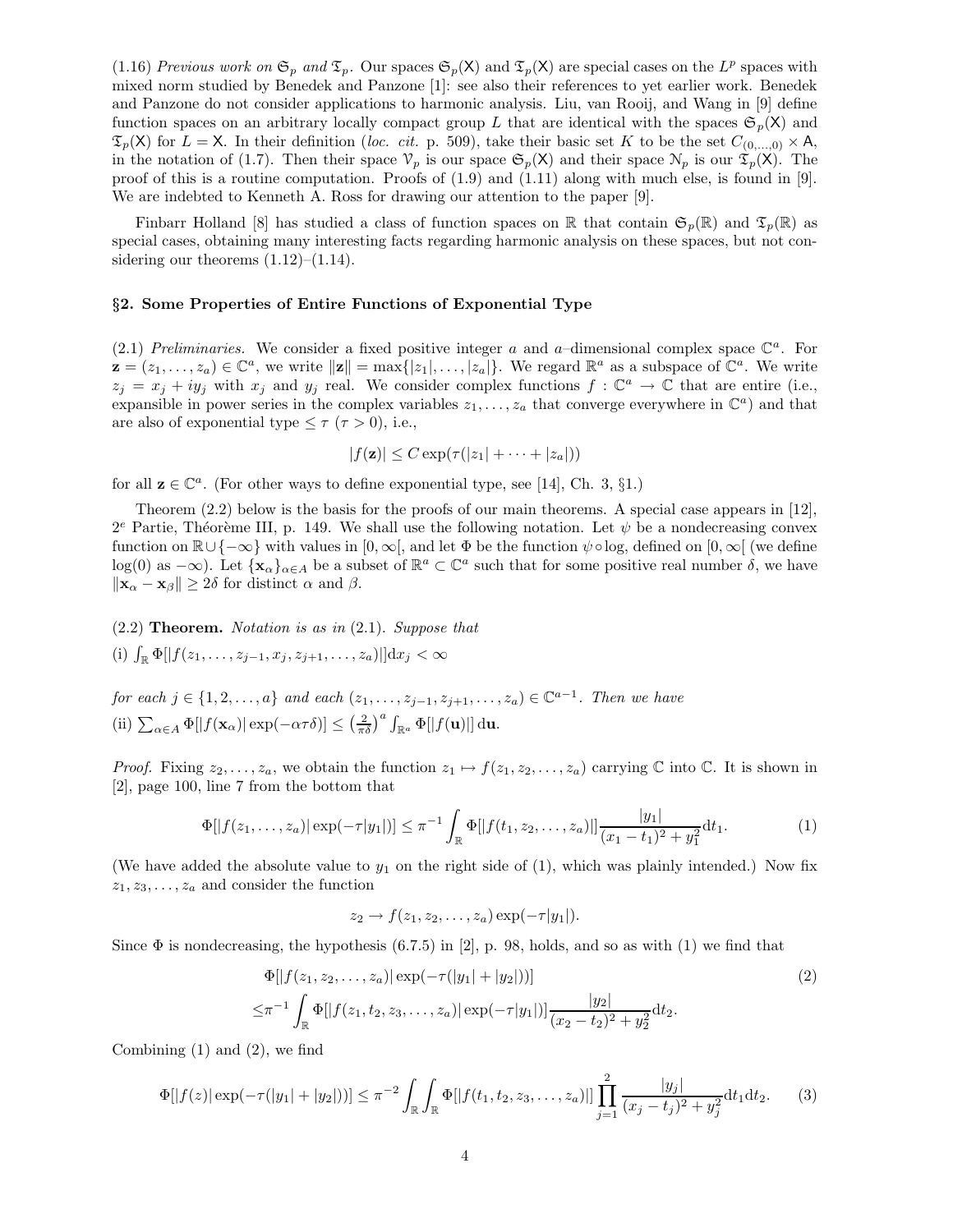By induction, we find that

$$
\Phi\left[|f(\mathbf{z})|\exp\left(-\tau\left(\sum_{j=1}^a |y_j|\right)\right)\right] \leq \pi^{-a} \int_{\mathbb{R}^a} \Phi[|f(t_1,\ldots,t_a)|] \prod_{j=1}^a \frac{|y_j|}{(x_j-t_j)^2 + y_j^2} \mathrm{d}t. \tag{4}
$$

Integrate both sides of (4) over  $\mathbb{R}^a$ , as functions of **x**, and use Fubini's theorem to find

$$
\int_{\mathbb{R}^a} \Phi\left[ |f(\mathbf{x} + i\mathbf{y})| \exp\left( -\sum_{j=1}^a |y_j| \right) \right] d\mathbf{x}
$$
\n
$$
\leq \pi^{-a} \int_{\mathbb{R}^a} \Phi[|f(\mathbf{t})|] \int_{\mathbb{R}^a} \prod_{j=1}^a \frac{|y_j|}{(x_j - t_j)^2 + y_j^2} d\mathbf{x} d\mathbf{t}
$$
\n
$$
= \int_{\mathbb{R}^a} \Phi[|f(\mathbf{t})|] d\mathbf{t}
$$
\n(5)

Suppose that all of the  $|y_j|$  are less than or equal to  $\delta$ . The hypothesis that  $\Phi$  is nondecreasing and (5) imply that

$$
\int_{\mathbb{R}^a} \Phi[|f(\mathbf{x} + i\mathbf{y})| \exp(-\tau a\delta)] \, \mathrm{d}\mathbf{x} \le \int_{\mathbb{R}^a} \Phi[|f(\mathbf{x})|] \, \mathrm{d}\mathbf{x}.\tag{6}
$$

As a nondecreasing convex function of a subharmonic function, each function

$$
z_j \to \Phi[|f(z_1,\ldots,z_j,\ldots,z_a)| \exp(-\tau a\delta)]
$$

is subharmonic (the  $z_k$ 's for  $k \neq j$  being fixed). A form of the minimum principle for subharmonic functions asserts that the value of a subharmonic function at the center of a disc in  $\mathbb C$  does not exceed its integral mean value over the disc. Applying this version of the minimum principle repeatedly, we obtain

$$
\Phi[|f(\mathbf{x})| \exp(-\tau a\delta)]
$$
\n
$$
\leq (\pi \delta^2)^{-1} \int_{|w_1| \leq \delta} \Phi[|f(x_1 + w_1, x_2, \dots, x_a)| \exp(-\tau a\delta)] dw_1
$$
\n
$$
\dots
$$
\n
$$
\leq (\pi \delta^2)^{-a} \int_{|w_a| \leq \delta} \dots \int_{|w_1| \leq \delta} \Phi[|f(x_1 + w_1, \dots, x_a + w_a)| \exp(-\tau a\delta)] dw_1 \dots dw_a.
$$
\n(7)

In the integrals appearing in (7), the variables  $w_j$  are complex, and we integrate over discs in the plane. Replacing these discs by circumscribing squares, and writing  $w_j = u_j + iv_j$ , we infer from (7) that

$$
\Phi[|f(\mathbf{x})| \exp(-\tau a\delta)]
$$
\n
$$
\leq (\pi \delta^2)^{-a} \underbrace{\int_{-\delta}^{\delta} \cdots \int_{-\delta}^{\delta}}_{2a-fold integral} \Phi[|f(\mathbf{x} + \mathbf{u} + i\mathbf{v})| \exp(-\tau a\delta)] du_1 du_1 \dots du_a du_a.
$$
\n(8)

We next set  $\mathbf{x} = \mathbf{x}_{\alpha}$  in (8) and sum over all  $\alpha$ . After a linear change of variables in (8), we find that the domains of integration for distinct  $\alpha$  and  $\beta$  intersect in sets of Lebesgue measure 0, since  $\|\mathbf{x}_{\alpha} - \mathbf{x}_{\beta}\| \geq 2\delta$ . It follows from (8) that

$$
\sum_{\alpha \in A} \Phi[|f(\mathbf{x}_{\alpha})| \exp(-\tau a \delta)]
$$
\n
$$
\leq (\pi \delta^{2})^{-a} \underbrace{\int_{-\delta}^{\delta} \dots \int_{-\delta}^{\delta}}_{a-\text{fold integral}} \left[ \int_{\mathbb{R}^{a}} \Phi[|f(\mathbf{u}+i\mathbf{v})| \exp(-\tau a \delta)] \, \mathrm{d}\mathbf{u} \right] \, \mathrm{d}\mathbf{v}.
$$
\n(9)

Combining (6) and (9), we find

$$
\sum_{\alpha \in A} \Phi[|f(\mathbf{x}_{\alpha})| \exp(-\tau a\delta)] \leq (\pi \delta^2)^{-a} \underbrace{\int_{-\delta}^{\delta} \dots \int_{-\delta}^{\delta}}_{a-\text{fold integral}} \int_{\mathbb{R}^a} \Phi[|f(\mathbf{u})|] \, \mathrm{d}\mathbf{u} \, \mathrm{d}\mathbf{v}
$$

$$
= 2^a (\pi \delta)^{-a} \int_{\mathbb{R}^a} \Phi[|f(\mathbf{u})|] \, \mathrm{d}\mathbf{u},
$$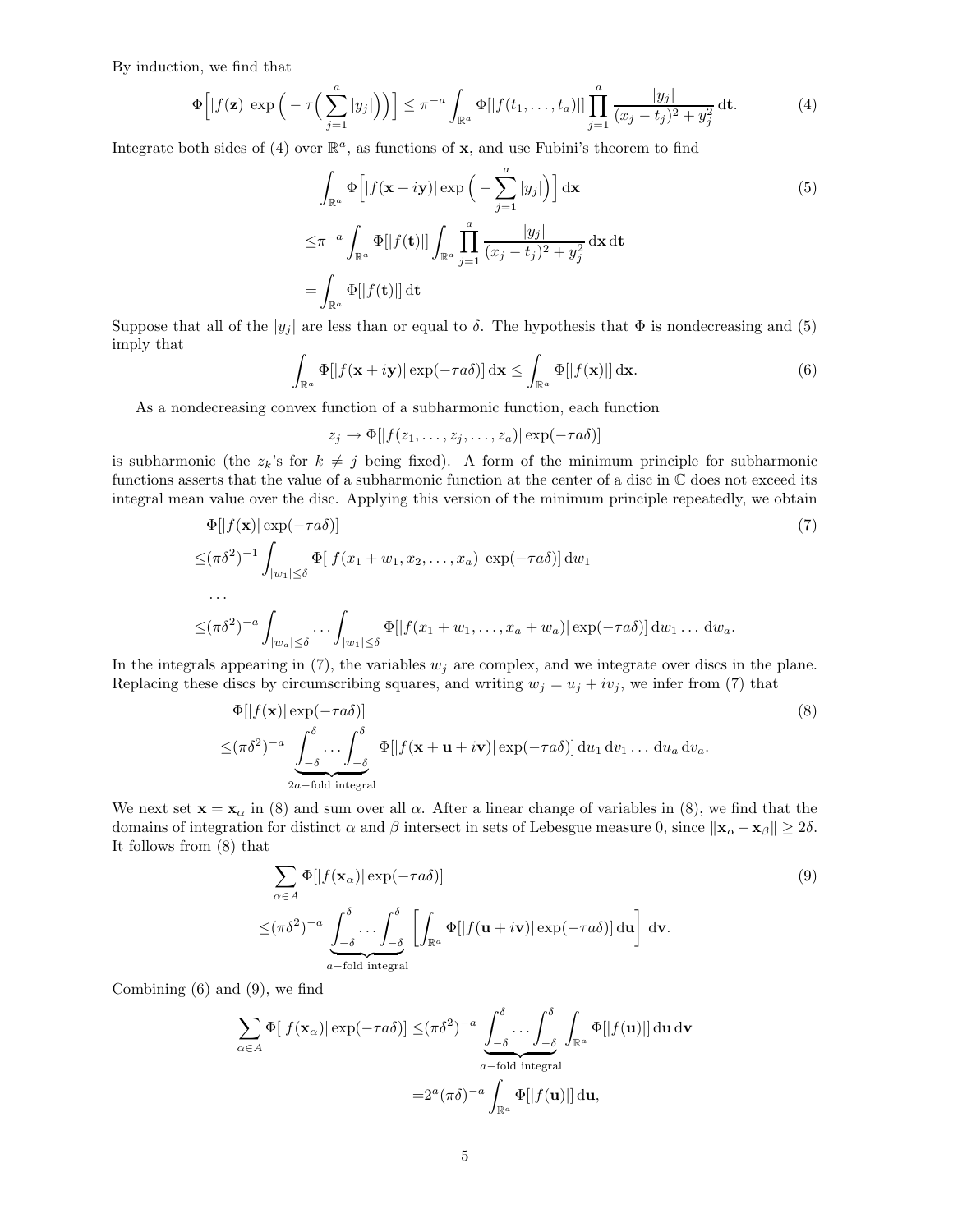(2.3) Corollary. Let f and  $\{x_\alpha\}_{\alpha \in A}$  be as in (2.1) and let r be a positive real number. Suppose that

(i) 
$$
\int_{\mathbb{R}} |f(z_1, \ldots, z_{j-1}, x_j, z_{j+1}, \ldots, z_a)|^r dx_j < \infty
$$

for all j and for all  $(z_1, \ldots, z_{j-1}, z_{j+1}, \ldots, z_a) \in \mathbb{C}^{a-1}$ . Then we have (ii)  $\sum_{\alpha \in A} |f(\mathbf{x}_{\alpha})|^r \leq \exp(a\tau \delta r) 2^{\alpha} (\pi \delta)^{-a} \int_{\mathbb{R}^a} |f(\mathbf{u})|^r d\mathbf{u}.$ 

*Proof.* In (2.2), take  $\Phi(t) = t^r = \exp(r \log(t))$ .  $\Box$ 

§3. Proof that  $\mathfrak{S}_p(\mathsf{X}) \subset \mathfrak{M}(\mathfrak{L}_{p,k}(G))$ 

(3.1) Explanation. We will first apply (2.3) to Fourier transforms of functions in  $\mathfrak{L}_{p,k}(\mathbb{R}^a)$ . Let  $\phi$  be any function in  $\mathfrak{L}_{1,k}(\mathbb{R}^a)$ , vanishing almost everywhere outside of the compact subset K of  $\mathbb{R}^a$ . The Fourier transform  $\hat{\phi}$  of  $\phi$  is defined as in  $(1.3)(2)$  only on  $\mathbb{R}^a$ , but admits an immediate extension over  $\mathbb{C}^a$ :

$$
\widehat{\phi}(\mathbf{z}) = \int_K \exp(-i\langle \mathbf{z}, \mathbf{x} \rangle) \phi(\mathbf{x}) \, \mathrm{d}\mathbf{x}.\tag{1}
$$

It is easy to see that  $\hat{\phi}$  is entire of exponential type not exceeding a number  $\tau$  that depends only on the compact set K.

(3.2) Lemma. Let p be a real number such that  $1 < p \le 2$ , and write q for the number  $p/(p-1)$ . Let K be a compact subset of  $\mathbb{R}^a$ , and let  $\{x_\alpha\}_{\alpha\in A}$  be as in (2.1). There is a constant  $\gamma$  depending only upon p, δ, and K such that for all  $φ ∈ \mathfrak{L}_p(K)$ , the inequality

(i)  $\sum_{\alpha \in A} |\widehat{\phi}(\mathbf{x}_{\alpha})|^q \leq \gamma ||\widehat{\phi}||_q^q < \infty$ holds.

*Proof.* We use (2.3) with  $r = q$  and  $f = \phi$ . We need only to verify (2.3)(i). We write z' for the element  $(z_1,\ldots,z_{j-1},z_{j+1},\ldots,z_a)$  of  $\mathbb{C}^{a-1}$  and t' similarly for the element  $(t_1,\ldots,t_{j-1},t_{j+1},\ldots,t_a)$  of  $\mathbb{R}^{a-1}$ . With a slightly inaccurate but useful notation, we may write

$$
\widehat{\phi}(z_1, \dots, z_{j-1}, x_j, z_{j+1}, \dots, z_a) = \widehat{\phi}(x_j, \mathbf{z}')
$$
\n
$$
= \int_{\mathbb{R}} \Big[ \int_{\mathbb{R}^{a-1}} \exp(-i \langle \mathbf{z}', \mathbf{t}' \rangle) \phi(t_j, \mathbf{t}') \, d\mathbf{t}' \Big] \exp(-ix_j t_j) \, dt_j.
$$
\n(1)

The function  $\mathbb{R} \to \mathbb{C}$ :

$$
t_j \to \int_{\mathbb{R}^{a-1}} \exp(-i\langle \mathbf{z}', \mathbf{t}' \rangle) \phi(t_j, \mathbf{t}') \, \mathrm{d}\mathbf{t}'
$$

appearing as the inner integral in (1) plainly vanishes almost everywhere outside of a compact set, as this is true of the function  $\phi(t_1,\ldots,t_a)$ . For every choice of **z'**, this function is in  $\mathfrak{L}_p(\mathbb{R})$ . To see this, estimate as follows:

$$
\begin{split} \left| \int_{\mathbb{R}^{a-1}} \exp(-i \langle \mathbf{z}', \mathbf{t}' \rangle) \phi(t_j, \mathbf{t}') \, d\mathbf{t}' \right| &\leq & \Gamma(\mathbf{z}') \int_{\mathbb{R}^{a-1}} |\phi(t_j, \mathbf{t}')| \, d\mathbf{t}' \\ &\leq & \Gamma(\mathbf{z}') \gamma [\int_{\mathbb{R}^{a-1}} |\phi(t_j, \mathbf{t}')|^p \, d\mathbf{t}']^{1/p}, \end{split} \tag{2}
$$

Γ being a positive function of  $z'$  and  $\gamma$  being a constant determined by Hölder's inequality. Thus (2) yields

$$
\int_{\mathbb{R}} |\int_{\mathbb{R}^{a-1}} \exp(-i\langle \mathbf{z}', \mathbf{t}' \rangle) \phi(t_j, \mathbf{t}') dt'|^p dt_j \leq \gamma \int_{\mathbb{R}} \int_{\mathbb{R}^{a-1}} |\phi(t_j, \mathbf{t}')|^p dt' dt_j < \infty.
$$
 (3)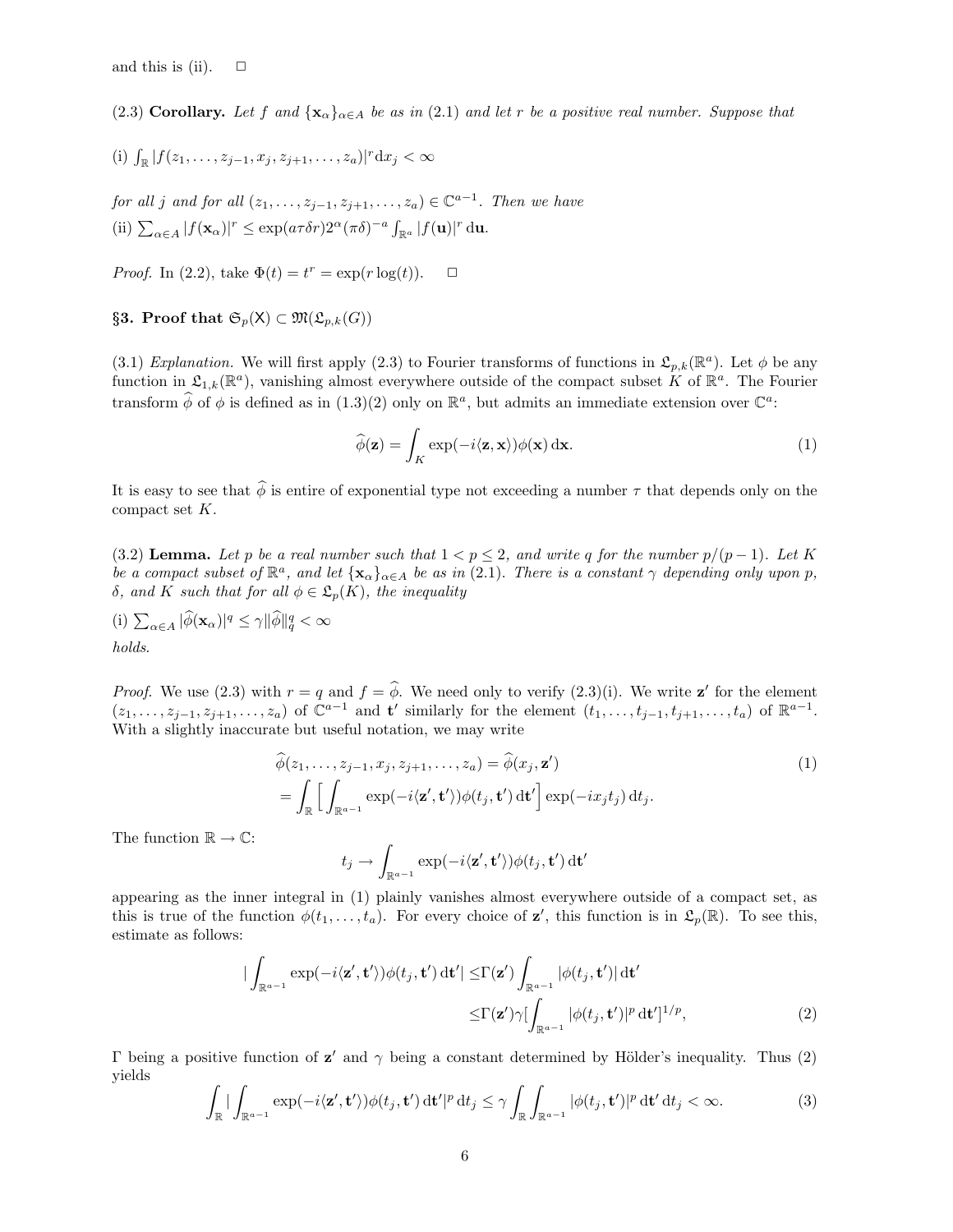The Hausdorff–Young theorem now gives  $(2.3)(i)$  for the present case. The inequality (i) is just  $(2.3)(ii)$ .  $\Box$ 

(3.3) **Theorem.** Let p, q, K and  $\phi$  be as in (3.2). For  $\mathbf{n} \in \mathbb{Z}^a$ , let  $C_{\mathbf{n}}$  be the cube defined in (1.7). There is a positive constant  $\gamma$  (depending upon p and K) such that

(i) 
$$
\sum_{\mathbf{n}\in\mathbb{Z}^a} \left[ \max_{y \in C_{\mathbf{n}}} |\widehat{\phi}(\mathbf{y})| \right]^q \le \gamma ||\widehat{\phi}||_q^q < \infty.
$$

*Proof.* For each **n** in  $\mathbb{Z}^a$ , let  $\mathbf{x}_n$  be a point in  $C_n$  such that

$$
|\widehat{\phi}(\mathbf{x_n})| = \max_{y \in C_{\mathbf{n}}} \{ |\widehat{\phi}(\mathbf{y})| \}.
$$

Let  $\boldsymbol{\varepsilon} = (\varepsilon_1, \ldots, \varepsilon_a)$  be a sequence of length a consisting only of 0's and 1's. Let  $I_{\varepsilon}$  be the subset of  $\mathbb{Z}^a$ consisting of exactly those sequences  $\mathbf{n} = (n_1, \ldots, n_a)$  for which  $n_j$  is even if  $\varepsilon_j$  is 0 and  $n_j$  is odd if  $\varepsilon_j$  is 1. If **m** and **n** are distinct elements of  $I_{\varepsilon}$ , it is clear that  $\|\mathbf{x_n} - \mathbf{x_m}\| \geq 1$ . By  $(3.2)(i)$  with  $\delta = \frac{1}{2}$ , we have

$$
\sum_{\mathbf{n}\in I_{\varepsilon}} |\widehat{\phi}(\mathbf{x}_{\mathbf{n}})|^q \le \gamma ||\widehat{\phi}||_q^q < \infty.
$$
 (1)

Since card $(I_{\varepsilon}) = 2^a$ , we may add (1) over all  $\varepsilon$  to find (i) with  $\gamma$  multiplied by  $2^a$  $\Box$ 

(3.4) Explanation. We now consider a group  $G = \mathbb{R}^a \times J$ , where J as in (1.1) is a compact Abelian group with (discrete) character group Z. Let L be a compact subset of  $\mathbb{R}^a \times J$ , and K the (obviously compact) projection of L into  $\mathbb{R}^a$ . As before, p is a real number such that  $1 < p \leq 2$ , and q is equal to  $p/(p-1)$ . The sets  $C_n$  are as in (1.7).

(3.5) Theorem. There is a constant  $\gamma$  depending only upon L and p such that for all  $\phi$  in the space  $\mathfrak{L}_p(L)$ , we have

(i) 
$$
\sum_{\mathbf{n}\in\mathbb{Z}^a}\sum_{\chi\in\mathsf{Z}}\left[\max_{y\in C_{\mathbf{n}}}\left\{\left|\widehat{\phi}(\mathbf{y},\chi)\right|\right\}\right]^q \leq \gamma \|\widehat{\phi}\|_q^q < \infty.
$$

*Proof.* For each  $\mathbf{x} \in \mathbb{R}^a$  and  $\chi \in \mathbf{Z}$ , write

$$
\psi_{\chi}(\mathbf{x}) = \int_{J} \phi(\mathbf{x}, t) \overline{\chi(t)} dt,
$$
\n(1)

where dt denotes integration with respect to normalized Haar measure on J. For each  $y \in \mathbb{R}^a$ , we define  $\psi_{\chi}(\mathbf{y})$  by

$$
\widehat{\psi}_{\chi}(\mathbf{y}) = \int_{\mathbb{R}^a} \exp(-i\langle \mathbf{y}, \mathbf{x} \rangle) \psi_{\chi}(\mathbf{x}) \, \mathrm{d}\mathbf{x}.\tag{2}
$$

From  $(1)$ ,  $(2)$ , and  $(1.3)(2)$ , it is clear that

$$
\widehat{\psi}_{\chi}(\mathbf{y}) = \widehat{\phi}(\mathbf{y}, \chi) \quad \text{for all } (\mathbf{y}, \chi) \in \mathbb{R}^a \times \mathbf{Z}.
$$
 (3)

It is plain that  $\psi_{\chi}(\mathbf{x})$  vanishes almost everywhere outside of K. Also we have

$$
|\psi_{\mathbf{x}}(\mathbf{x})| \le \int_{J} |\phi(\mathbf{x}, t)| dt = \int_{J} \mathbf{1} \cdot |\phi(\mathbf{x}, t)| dt \le \left[ \int_{J} |\phi(\mathbf{x}, t)|^{p} dt \right]^{1/p} \cdot (\mathbf{1})^{1/q}.
$$
 (4)

Raising both ends of (4) to the  $p^{th}$  power and integrating over  $\mathbb{R}^a$ , we find that each function  $\psi_\chi$  is in  $\mathfrak{L}_p(\mathbb{R}^a)$ . We may thus apply  $(3.3)(i)$  to each function  $\psi_{\chi}$ , obtaining

$$
\sum_{\mathbf{n}\in\mathbb{Z}^a} \left[\max_{y\in C_{\mathbf{n}}} \{|\widehat{\psi}(\mathbf{y})|\}\right]^q \le \gamma \int_{\mathbb{R}^a} |\widehat{\psi}_{\chi}(\mathbf{y})|^q \, \mathrm{d}\mathbf{y}.\tag{5}
$$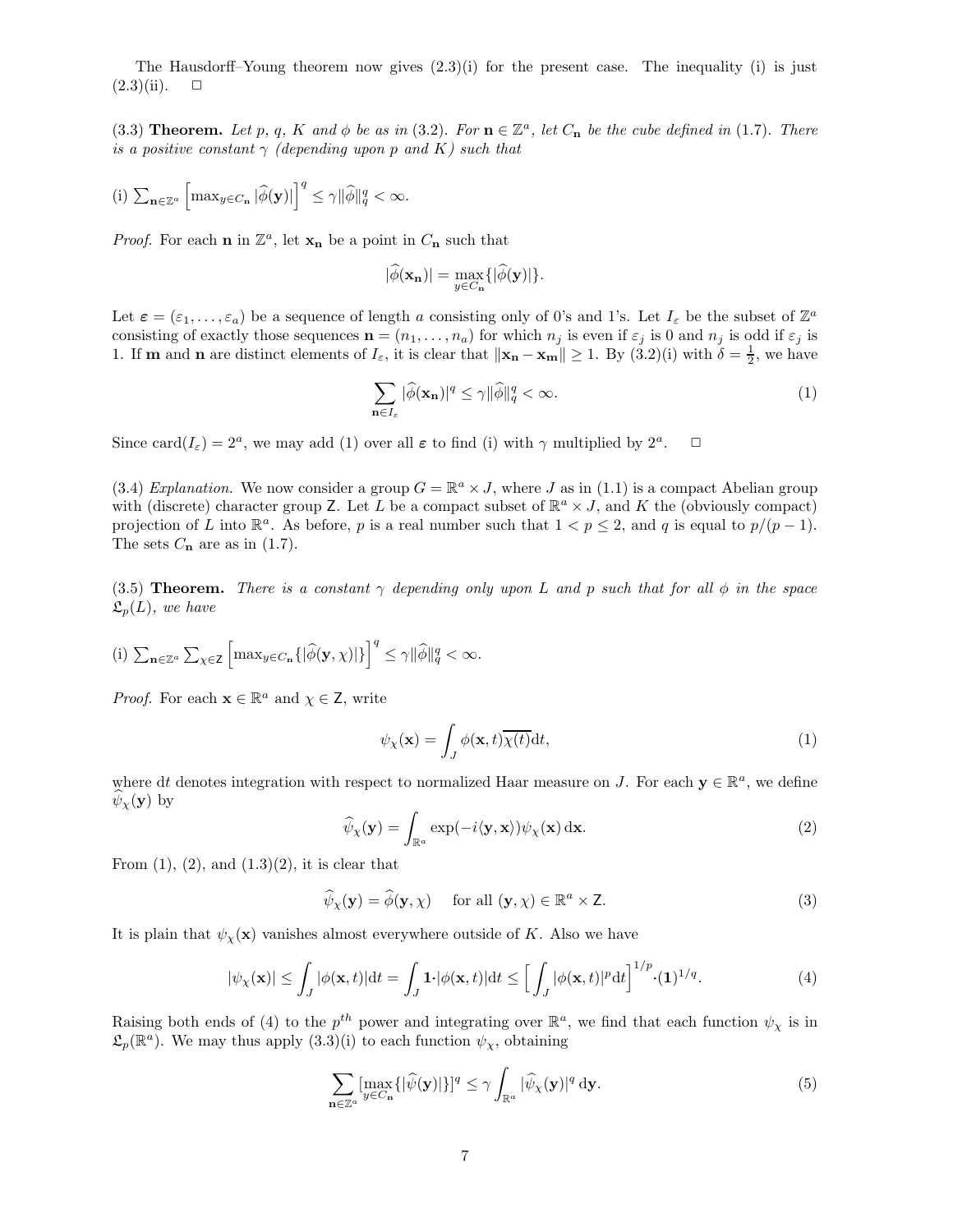Applying (3) and summing (5) over all  $\chi \in \mathsf{Z}$ , we obtain (i).  $\Box$ 

 $(3.6)$  Explanation. We now consider an arbitrary nondiscrete locally compact Abelian group G, having the form  $\mathbb{R}^a \times H$ , as in (1.3), H being a locally compact Abelian group containing a compact open subgroup J. Let K be a compact subset of  $\mathbb{R}^a$ . The symbols p, q, and  $C_n$  are as in (3.4). Blocks  $B_\iota$  in X are defined as in (1.7).

(3.7) **Theorem.** Let  $\phi$  be a function in  $\mathfrak{L}_p(K \times (u_1J))$  for some  $u_1 \in H$ . There is a constant  $\gamma$  depending only upon K and p such that

(i)  $\|\widehat{\phi}\|_{(q)} \leq \gamma \|\widehat{\phi}\|_{q}$ .

*Proof.* The translate  $T_{(0,u_1)}\phi$ , whose value at  $(\mathbf{x},t)$  is  $\phi(\mathbf{x},u_1t)$ , vanishes almost everywhere outside of the compact set  $K \times J$ . Furthermore, we have

$$
(T_{(\mathbf{0},u_1)}\phi)(\mathbf{y},\omega) = \int_{\mathbb{R}^a} \int_H \phi(\mathbf{x},u_1t)\overline{\omega(t)}dt \exp(-i\langle \mathbf{y}, \mathbf{x}\rangle) d\mathbf{x}
$$
  
= 
$$
\int_{\mathbb{R}^a} \int_H \phi(\mathbf{x},t)\overline{\omega(u_1^{-1}t)}dt \exp(-i\langle \mathbf{y}, \mathbf{x}\rangle) d\mathbf{x}
$$
  
= 
$$
\omega(u_1)\widehat{\phi}(\mathbf{y},\omega)
$$
 (1)

for all  $(\mathbf{y}, \omega) \in \mathsf{X} = \mathbb{R}^a \times \mathsf{Y}$ . We apply  $(3.5)(i)$  to the function  $T_{(\mathbf{0},u_1)}\phi$ , noting that Z can be identified with  $Y/A$ . We thus obtain

$$
\sum_{\mathbf{n}\in\mathbb{Z}^a}\sum_{\chi\mathbf{A}\in\mathsf{Y}/\mathsf{A}}[\max_{y\in C_{\mathbf{n}}} \{ |(T_{(\mathbf{0},u_1)}\phi)\hat{)}(\mathbf{y},\chi\mathbf{A})|\}]^q \leq \gamma ||(T_{(\mathbf{0},u_1)}\phi)\hat{)}\|_q^q.
$$
 (2)

By  $(1)$ , we have

$$
|\widehat{\phi}(\mathbf{y},\omega)| = |(T_{(\mathbf{0},u_1)}\phi) \widehat{\ }(\mathbf{y},\omega)| \quad \text{for all } (\mathbf{y},\omega) \in \mathsf{X}.
$$

As each block  $B_t$  has the form  $C_n \times (\chi \mathsf{A})$ , (2) immediately yields (i).  $\Box$ 

We can now prove part of Theorem (1.12).

(3.8) Theorem. Let p be a real number such that  $1 < p \leq 2$ , and let G be an arbitrary locally compact Abelian group. Then we have

(i)  $\mathfrak{S}_p(\mathsf{X}) \subset \mathfrak{M}(\mathfrak{L}_{p,k}(G)).$ 

*Proof.* Suppose first that  $\phi \in \mathcal{L}_{p,k}(G)$  and that  $\phi$  vanishes almost everywhere outside of some set  $\mathbb{R}^a \times (u_1 J)$ . For  $w \in \mathfrak{S}_p(\mathsf{X})$ , we have

$$
\int_{\mathsf{X}} |w\widehat{\phi}| d\theta = \sum_{\iota \in I} \int_{B_{\iota}} |w\widehat{\phi}| d\theta
$$
\n
$$
\leq \sum_{\iota \in I} \max\{|\widehat{\phi}(y,\omega)| : (y,\omega) \in B_{\iota}\} \int_{B_{\iota}} |w| d\theta
$$
\n
$$
\leq \left[ \sum_{\iota \in I} [\max\{|\widehat{\phi}(y,\omega)| : (y,\omega) \in B_{\iota}\}]^{q} \right]^{1/q} \left[ \sum_{\iota \in I} [\int_{B_{\iota}} |w| d\theta]^{p} \right]^{1/p}.
$$
\n(1)

Applying  $(3.7)(i)$  to  $(1)$ , we find that

$$
\int_{\mathsf{X}} |w\widehat{\phi}| \, \mathrm{d}\theta \le \gamma \|w\|_{[p]} \|\widehat{\phi}\|_{q} \le \gamma \|w\|_{[p]} \|\phi\|_{p} < \infty. \tag{2}
$$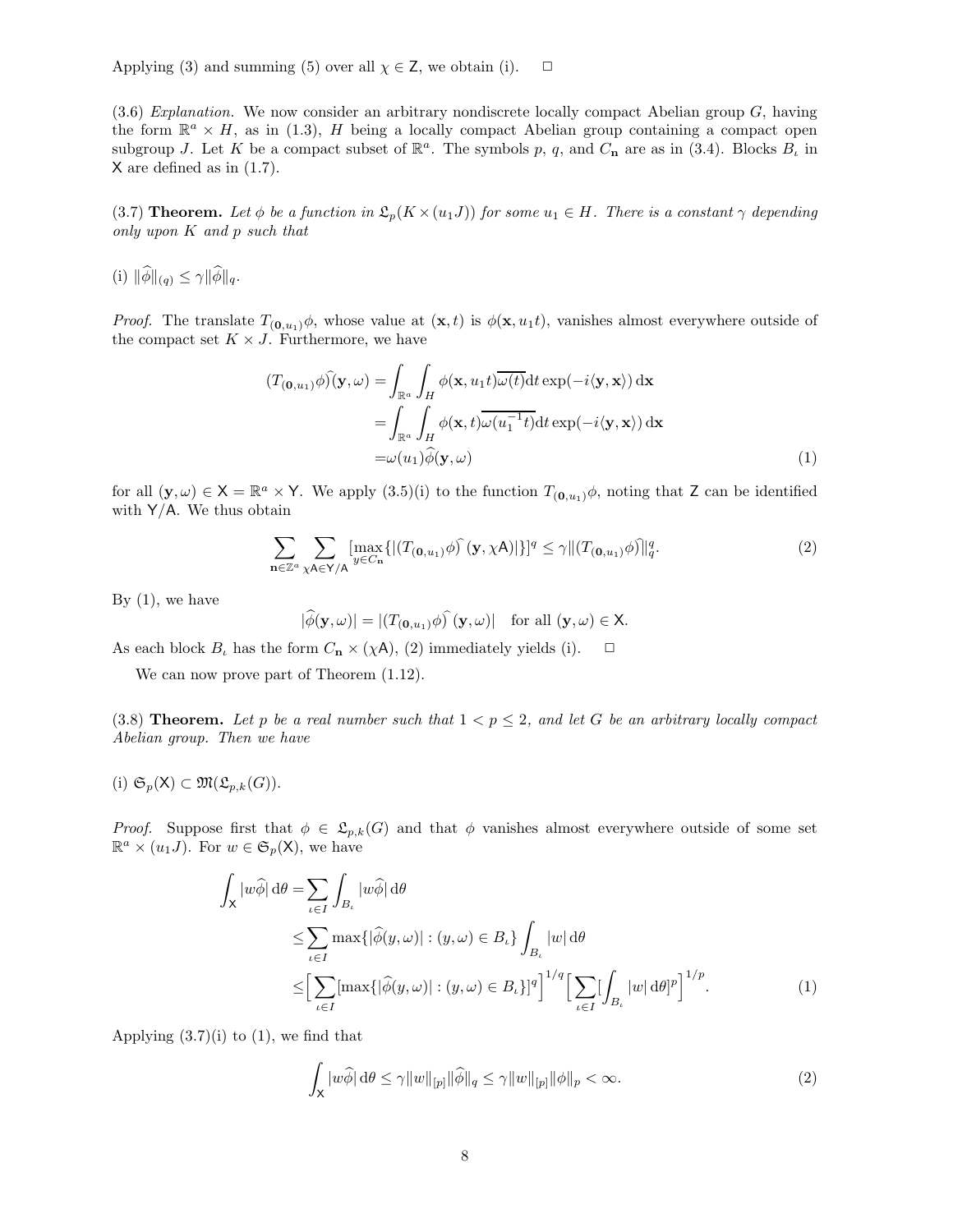Every function  $\psi$  in  $\mathfrak{L}_{p,k}(G)$  is a finite linear combination of functions  $\phi$  of the sort already considered, and so we have proved that  $w\widehat{\psi} \in \mathfrak{L}_1(\mathsf{X})$  for all  $w \in \mathfrak{S}_p(\mathsf{X})$ .  $\Box$ 

(3.9) Remark. Theorem (3.7) holds for all functions  $\phi$  in  $\mathfrak{L}_{1,k}(G)$  such that  $\widehat{\phi} \in \mathfrak{L}_q(\mathsf{X})$  for  $1 \leq q < \infty$ . As we do not need this fact for the present paper, and as the proof would lead us somewhat afield, we omit it.

§4. The Inclusion  $\mathfrak{M}(\mathfrak{C}_k(G)) \subset \mathfrak{S}_2(\mathsf{X})$ 

In this section we prove that  $\mathfrak{M}(\mathfrak{C}_k(G)) \subset \mathfrak{S}_2(\mathsf{X})$ . The proof is carried out by reducing it to the compact case, which we have already cited in §1.

 $(4.1)$  Definition. We will choose once and for all a certain compact subset F of G. If G is compact, we set  $F = G$ . If G contains a compact open subgroup, so that G has the form H as in (1.3), we take F to be the compact open subgroup  $J$  that we selected in (1.3). Suppose finally that  $G$  contains no compact open subgroup, so that  $G = \mathbb{R}^a \times H$  with  $a > 0$ . In this case, we write  $I = [-\pi, \pi]^a$  and we define F as  $I \times J$ .

(4.2) Lemma. Let w be a function in  $\mathfrak{M}(\mathfrak{C}_k(G))$ . There is a positive constant  $\gamma$  such that the inequality

(i)  $\int_{\mathsf{X}} |w \widehat{\phi}| d\theta \leq \gamma ||\phi||_{\infty}$ 

holds for all  $\phi \in \mathfrak{C}(F)$ . The infimum of all numbers  $\gamma$  for which (i) holds will be written as  $||w||$ .

Proof. We use the closed graph theorem, regarding the mapping

$$
\phi \to w\widehat{\phi} \tag{1}
$$

as a linear mapping of  $\mathfrak{C}(F)$  into  $\mathfrak{L}_1(\mathsf{X})$ . Thus suppose that  $(\phi_n)_{n=1}^{\infty}$  is a sequence in  $\mathfrak{C}(F)$  converging in the uniform norm to a function  $\phi \in \mathfrak{C}(F)$ . Suppose that the sequence  $(w\phi_n)_{n=1}^{\infty}$  converges to some function  $f \in \mathfrak{L}_1(\mathsf{X})$ . It is clear that  $(w \phi_n)_{n=1}^{\infty}$  converges pointwise on X to the function  $w \widetilde{\phi}$ . A subsequence of the sequence  $(w\hat{\phi}_n)_{n=1}^{\infty}$  converges  $\theta$ -almost everywhere to the function f. Hence f is equal in  $\mathfrak{L}_1(\mathsf{X})$ to  $w\phi$ . That is, the mapping (1) has a closed graph and so is continuous. This is just (i).

An essential part of our argument is the following lemma, which is simple enough although rather unwieldy to state.

(4.3) Definition. Let K be the set of all a-tuples  $\mathbf{k} = (k_1, \ldots, k_a)$  of nonnegative integers. For  $\mathbf{x} \in \mathbb{R}^a$ and  $\mathbf{k} \in K$ , write  $\mathbf{x}^{\mathbf{k}}$  for the number

Write **k**! for the number

Write  $|\mathbf{k}|$  for the number

 $k_1 + k_2 + \cdots + k_a$ .

 $k_1!k_2! \ldots k_a!$ .

Recall that G is a general group  $\mathbb{R}^a \times H$ . For  $\phi \in \mathfrak{C}(F)$ , let  $\phi_{\mathbf{k}}$  be the function on G defined by

(i) 
$$
(\mathbf{x}, t) \rightarrow (-i)^{|\mathbf{k}|} \mathbf{x}^{\mathbf{k}} \phi(\mathbf{x}, t).
$$

It is obvious that  $\phi_{\mathbf{k}}$  belongs to  $\mathfrak{C}(F)$  and that

(ii)  $\|\phi_{\mathbf{k}}\|_{\infty} \leq \pi^{|\mathbf{k}|} \|\phi\|_{\infty}$ .

$$
x_1^{k_1}x_2^{k_2}\ldots x_a^{k_a}.
$$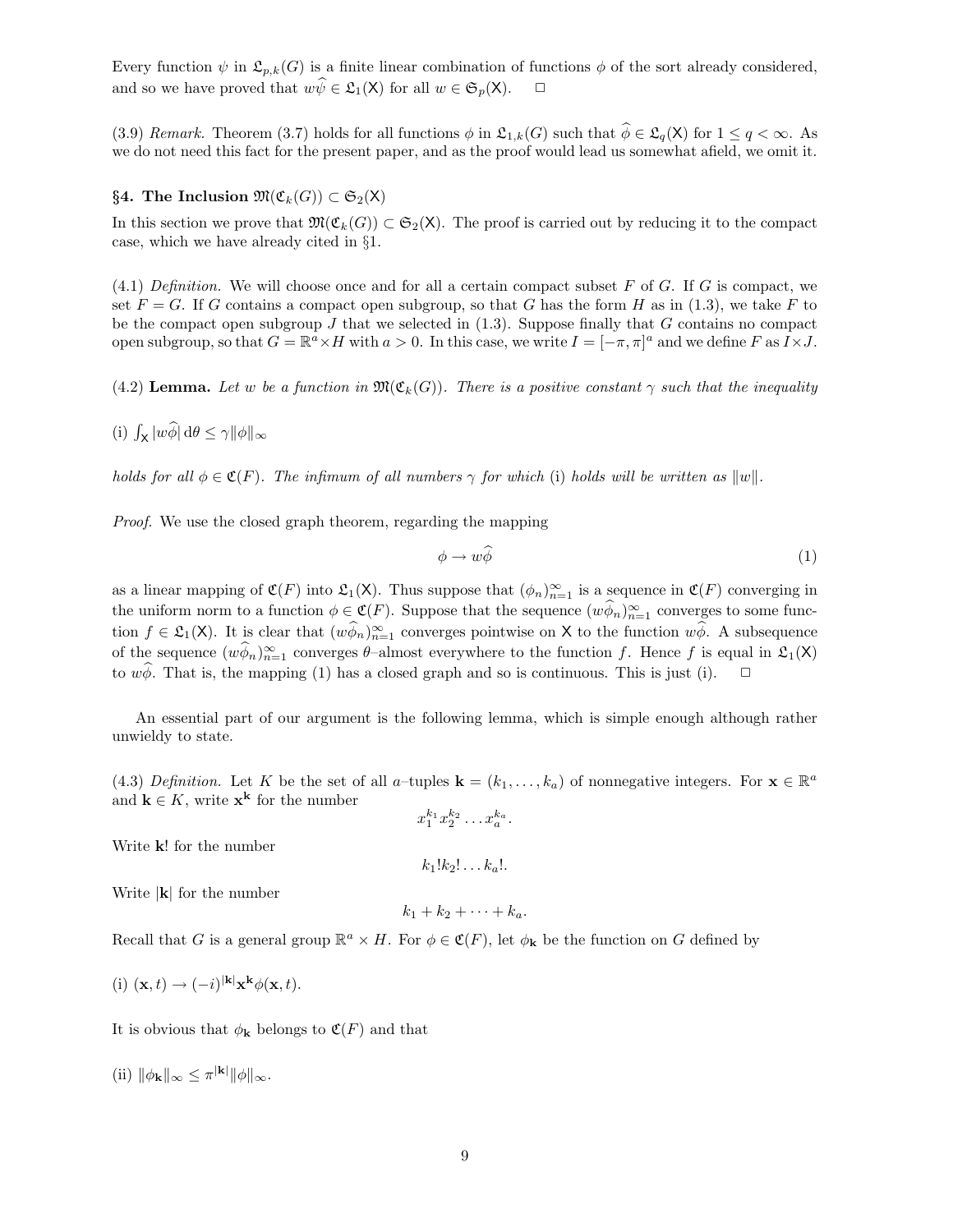In what follows, all sums  $\sum_{\mathbf{k}}$  mean summation in any order over all  $\mathbf{k} \in K$ .

(4.4) Lemma. Let G be a general group of the form  $\mathbb{R}^a \times H$  with  $a > 0$ . For  $\phi \in \mathfrak{C}(F)$ , for y and u elements of  $\mathbb{R}^a$ , and  $\chi \in \mathsf{Y}$ , we have

(i) 
$$
\widehat{\phi}(\mathbf{y} + \mathbf{u}, \chi) = \sum_{\mathbf{k}} \widehat{\phi}_{\mathbf{k}}(\mathbf{y}, \chi) \frac{\mathbf{u}^{\mathbf{k}}}{\mathbf{k}!},
$$

the series on the right side of (i) converging absolutely and uniformly over all compact subsets of  $\mathbb{R}^a$   $\times$  $\mathbb{R}^a \times \mathsf{Y}.$ 

Proof. We compute as follows:

$$
\widehat{\phi}(\mathbf{y} + \mathbf{u}, \chi) = \int_{F} \exp(-i\langle \mathbf{y} + \mathbf{u}, \mathbf{x} \rangle) \overline{\chi(t)} \phi(\mathbf{x}, t) d\lambda(\mathbf{x}, t)
$$
\n
$$
= \int_{J} \int_{I} \exp(-i\langle \mathbf{y}, \mathbf{x} \rangle) \left( \sum_{\mathbf{k}} \frac{(-i)^{|\mathbf{k}|} \mathbf{u}^{\mathbf{k}} \mathbf{x}^{\mathbf{k}}}{\mathbf{k}!} \right) \phi(\mathbf{x}, t) d\mathbf{x} \overline{\chi(t)} dt.
$$
\n(1)

The multiple series appearing in (1) converges uniformly for  $\mathbf{x} \in I$  for each  $\mathbf{u} \in \mathbb{R}^a$ . Hence we have

$$
\int_{I} \exp(-i\langle \mathbf{y}, \mathbf{x} \rangle) \left( \sum_{\mathbf{k}} (-i)^{|\mathbf{k}|} \frac{\mathbf{u}^{\mathbf{k}} \mathbf{x}^{\mathbf{k}}}{\mathbf{k}!} \right) \phi(\mathbf{x}, t) d\mathbf{x} \n= \sum_{\mathbf{k}} \frac{\mathbf{u}^{\mathbf{k}}}{\mathbf{k}!} \int_{I} \exp(-i\langle \mathbf{y}, \mathbf{x} \rangle) (-i)^{|\mathbf{k}|} \mathbf{x}^{\mathbf{k}} \phi(\mathbf{x}, t) d\mathbf{x} \n= \sum_{\mathbf{k}} \frac{\mathbf{u}^{\mathbf{k}}}{\mathbf{k}!} \int_{I} \exp(-i\langle \mathbf{y}, \mathbf{x} \rangle) \phi_{\mathbf{k}}(\mathbf{x}, t) d\mathbf{x}.
$$
\n(2)

Since

$$
|\int_I \exp(-i\langle \mathbf{y}, \mathbf{x}\rangle) \phi_{\mathbf{k}}(\mathbf{x}, t) \, \mathrm{d}\mathbf{x}| \leq \phi^{|\mathbf{k}|} ||\phi||_{\infty}
$$

for each  $t \in J$ , we can insert (2) in (1), interchange  $\int_J$  and  $\sum_{\mathbf{k}}$ , and thus obtain (i). The uniform and absolute convergence of the series in (i) is evident.  $\Box$ 

(4.5) **Theorem.** Let G be a general group of the form  $\mathbb{R}^a \times H$  with  $a > 0$ . Let w be a function in  $\mathfrak{M}(\mathfrak{C}_k(G))$ . Then w is in  $\mathfrak{S}_2(\mathsf{X})$ .

*Proof.* Consider an arbitrary block  $B_i = C_n \times (\chi \mathsf{A})$  in the character group X of G. Let  $\phi$  be a function in  $\mathfrak{C}(F)$ . By  $(4.4)(i)$ , we have

$$
\widehat{\phi}(\mathbf{n},\omega) = \sum_{\mathbf{k}} \frac{1}{\mathbf{k}!} \widehat{\phi}_{\mathbf{k}}(\mathbf{y},\omega) (\mathbf{n} - \mathbf{y})^{\mathbf{k}}
$$

for all  $\mathbf{y} \in \mathbb{R}^a$  and all  $\omega \in \mathsf{Y}$ . Note that  $\widehat{\phi}_{\mathbf{k}}(\mathbf{y}, \omega) = \widehat{\phi}_{\mathbf{k}}(\mathbf{y}, \omega')$  if  $\omega$  and  $\omega'$  lie in the same coset of A. Since each block  $B_t$  has the form  $C_n \times (\chi A)$ , we may compute as follows:

$$
\begin{split}\n&\left[\int_{B_{\iota}} |w(\mathbf{y}, \omega)| d\theta(\mathbf{y}, \omega)\right] |\widehat{\phi}(\mathbf{n}, \chi)| \\
&\leq \sum_{\mathbf{k}} \frac{1}{\mathbf{k}!} \int_{\chi \mathbf{A}} \int_{C_{\mathbf{n}}} |w(\mathbf{y}, \omega)| |\widehat{\phi}_{\mathbf{k}}(\mathbf{y}, \omega)| |(\mathbf{n} - \mathbf{y})^{\mathbf{k}}| d\mathbf{y} d\omega \\
&\leq \sum_{\mathbf{k}} \frac{1}{\mathbf{k}!} \int_{\chi \mathbf{A}} \int_{C_{\mathbf{n}}} |w(\mathbf{y}, \omega)| |\widehat{\phi}_{\mathbf{k}}(\mathbf{y}, \omega)| d\mathbf{y} d\omega.\n\end{split} \tag{1}
$$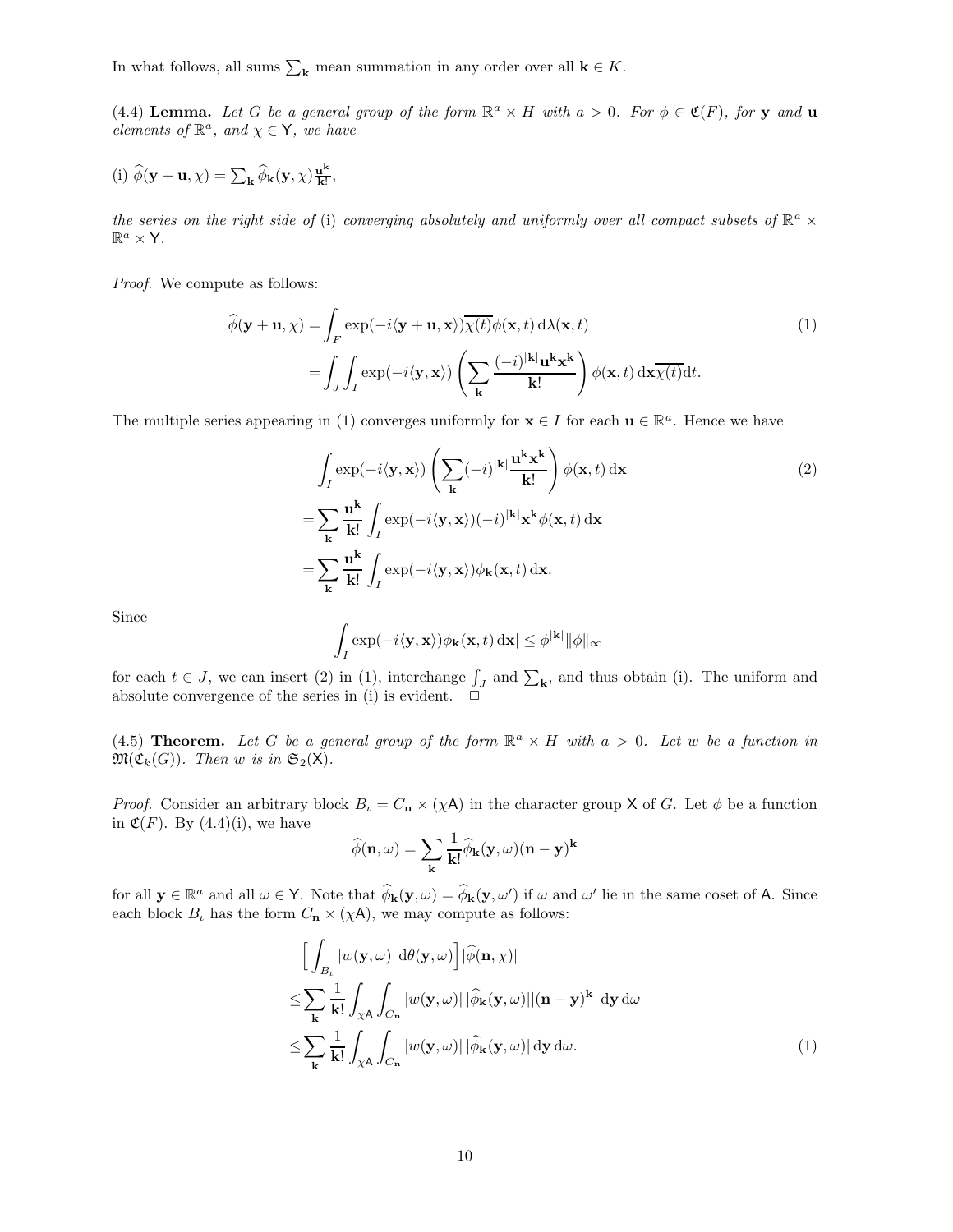Now sum both ends of (1) over all blocks B, (since  $\hat{\phi}$  vanishes outside of a  $\sigma$ –compact subset of X, only countably many  $\iota$  can yield a nonzero contribution). We obtain

$$
\sum_{\iota \in I} \Big( \int_{B_{\iota}} |w(\mathbf{y}, \omega)| d\theta(\mathbf{y}, \omega) \Big) |\widehat{\phi}(\mathbf{n}, \chi)| \leq \sum_{\mathbf{k}} \frac{1}{\mathbf{k}!} \int_{\mathsf{X}} |w(\mathbf{y}, \omega)| |\widehat{\phi}_{\mathbf{k}}(\mathbf{y}, \omega)| d\theta(\mathbf{y}, \omega).
$$
 (2)

Applying  $(4.2)(i)$  and  $(4.3)(ii)$  to  $(2)$ , we obtain

$$
\sum_{\iota \in I} \Big( \int_{B_{\iota}} |w(\mathbf{y}, \omega)| d\theta(\mathbf{y}, \omega) \Big) |\widehat{\phi}(\mathbf{n}, \chi)| \leq \sum_{\mathbf{k}} \frac{1}{\mathbf{k}!} \|w\| \pi^{|\mathbf{k}|} \|\phi\|_{\infty} = \|w\| \|\phi\|_{\infty} \exp(a\pi) < \infty. \tag{3}
$$

We now regard the function  $\phi$  as being in  $\mathfrak{C}(\mathbb{T}^a \times J)$ , vanishing outside of the open subset  $A = ]-\pi, \pi[^a \times J]$ . The inequalities (3) show that the function

$$
(\mathbf{n}, \chi \mathbf{A}) \to \int_{C_{\mathbf{n}} \times (\chi \mathbf{A})} |w| \, \mathrm{d}\theta \tag{4}
$$

is a multiplier for the function space  $\mathfrak{C}(F)$  considered as a linear subspace of  $\mathfrak{C}(\mathbb{T}^a \times J)$ .

The general form of the Orlicz–Paley–Sidon theorem proved in [6], §4, admits the following corollary. Let L be a compact Abelian group and A any nonvoid open subset of L. If  $w$  is a function on the character group  $\Lambda$  of L that acts as a multiplier for all continuous functions on L vanishing outside of A, then w is in  $l_2(\Lambda)$ . Hence the function (4) is in  $l_2$ , that is, the function w is in  $\mathfrak{S}_2(\mathsf{X})$ .  $\Box$ 

 $(4.6)$  Theorem. Let G be a group of the form H, containing a compact open subgroup J. If w belongs to  $\mathfrak{M}(\mathfrak{C}_k(G))$ , then w also belongs to  $\mathfrak{S}_2(\mathsf{X})$ .

*Proof.* Consider any continuous  $\phi$  on G with support contained in J. The function  $\hat{\phi}$  is constant on cosets  $\chi$ A of A in Y. We have

$$
\infty>\int_{\mathsf{Y}}\vert w(\omega)\widehat{\phi}(\omega)\vert\,\mathrm{d}\omega=\sum_{\chi\mathsf{A}\in(\mathsf{Y}/\mathsf{A})}\Big(\int_{\chi\mathsf{A}}\vert w(\omega)\vert\,\mathrm{d}\omega\Big)\vert\widehat{\phi}(\chi\mathsf{A})\vert,
$$

and so the function  $\chi A \to \int_{\chi A} |w| d\theta$  belongs to  $\mathfrak{M}(\mathfrak{C}(J))$ . The generalized Orlicz–Paley–Sidon theorem [6] shows that  $w \in \mathfrak{S}_2(\mathsf{X})$ .

(4.7) Note. Theorem (4.6) contains as a trivial subcase the case in which G discrete. Here  $\mathfrak{S}_2(\mathsf{X})$  is  $\mathfrak{L}_1(\mathsf{X})$ , which is obviously equal to  $\mathfrak{M}(\mathfrak{C}_k(G))$ .

# §5. Completion of the Proofs of the Main Theorems

 $(5.1)$  We have

$$
\mathfrak{C}_k(G) \subset \mathfrak{L}_{q,k}(G) \subset \mathfrak{L}_{2,k}(G) \tag{1}
$$

for  $2 < q \leq \infty$ , and so the inclusions

$$
\mathfrak{M}(\mathfrak{L}_{2,k}(G)) \subset \mathfrak{M}(\mathfrak{L}_{q,k}(G)) \subset \mathfrak{M}(\mathfrak{C}_k(G))
$$
\n<sup>(2)</sup>

obtain. By Theorem (3.8),  $\mathfrak{S}_2(\mathsf{X})$  is a subset of the set on the left of (2). By Theorem (4.5), it is a superset of the set on the right of (2). It follows that all of the sets appearing in (2) are equal to  $\mathfrak{S}_2(\mathsf{X})$ . Thus Theorem (1.12) is proved.

(5.2) We turn next to (1.13). The number p is such that  $1 < p < 2$ . Let G be nondiscrete. Write G in the form  $\mathbb{R}^a \times H$ , and consider the related compact group  $\mathbb{T}^a \times J$ . Since G is nondiscrete, we have either  $a > 0$  or J is infinite, and so  $\mathbb{T}^a \times J$  is an infinite compact Abelian group. Its character group  $\mathbb{Z}^a \times \mathbb{Z}$  is infinite and contains at least  $2^{\aleph_0}$  infinite dissociate sets (see for example [7], Vol. II, (37.18)). Let  $\Delta$  be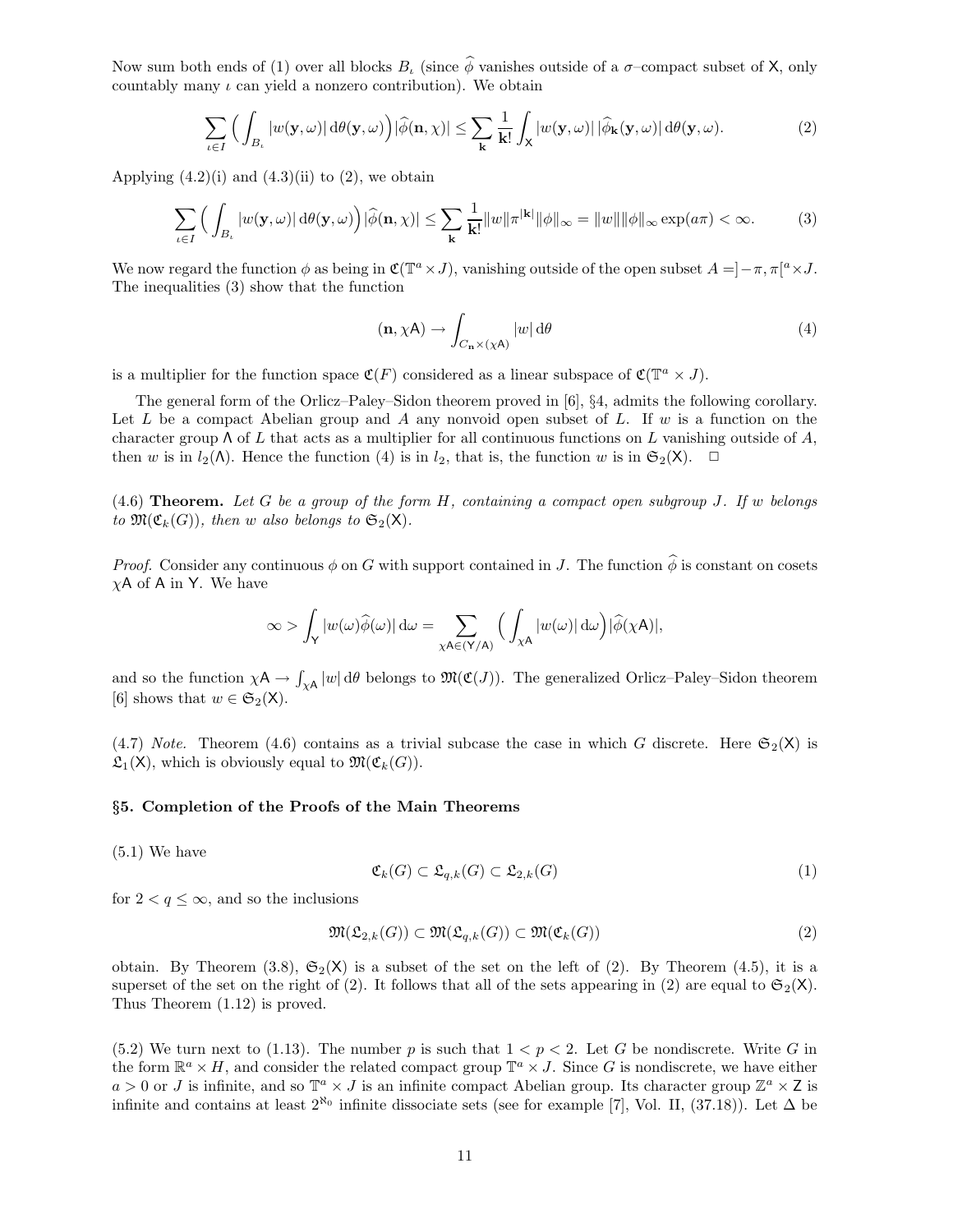a countably infinite dissociate subset of  $\mathbb{Z}^a \times Z$ . Since  $\Delta$  is a Sidon set (loc. cit. (37.15)), it is a  $\Lambda_2$ -set (loc. cit.  $(37.10)$ ). As proved loc. cit.  $(37.9)$ , we have

$$
\sum_{\mathbf{n}\times(\chi\mathbf{A})\in\Delta}|\widehat{g}(\mathbf{n},\chi\mathbf{A})|^2<\infty\tag{1}
$$

for all  $g \in \mathfrak{L}_p(\mathbb{T}^a \times J)$ . Let  $\psi$  be a complex-valued function on  $\mathbb{Z}^a \times \mathbb{Z}$  that vanishes outside of  $\Delta$ , is in  $l_2(\mathbb{Z}^a \times \mathbb{Z})$ , and is in no space  $l_\eta(\mathbb{Z}^a \times \mathbb{Z})$  for  $\eta < 2$ . For  $(\mathbf{y}, \omega) \in \mathbb{R}^a \times \mathsf{Y}$ , define

$$
w(\mathbf{y}, \omega) = \psi(\mathbf{n}, \chi \mathbf{A}) \quad \text{if } n_j \le y_j < n_j + 1 \quad (j = 1, \dots, a) \quad \text{and } \omega \in \chi \mathbf{A}. \tag{2}
$$

If G contains no factor  $\mathbb{R}^a$ , there are obvious alterations to be made in the definition of  $\psi$  and w.

Now consider functions  $g \in \mathfrak{L}_p(\mathbb{R}^a \times H)$  that vanish  $\lambda$ -almost everywhere outside of  $[-\pi, \pi]^a \times J = F$ . As above, we denote the set of these functions by  $\mathfrak{L}_p(F)$ . We may identify  $\mathfrak{L}_p(F)$  with  $\mathfrak{L}_p(\mathbb{T}^a \times J)$ . Hence (1) holds for all  $g \in \mathfrak{L}_n(F)$ . From the definitions of  $\psi$  and w, we have

$$
\sum_{(\mathbf{n},\chi\mathbf{A})\in\Delta} |w(\mathbf{n},\chi\mathbf{A})| |\widehat{g}(\mathbf{n},\chi\mathbf{A})| < \infty
$$
\n(3)

for all  $g \in \mathcal{L}_p(F)$ . As in the proof of Lemma (4.2), the closed graph theorem shows that there is a positive real number  $\alpha$  such that

$$
\sum_{(\mathbf{n},\chi\mathbf{A})\in\Delta} |w(\mathbf{n},\chi\mathbf{A})| |\widehat{g}(\mathbf{n},\chi\mathbf{A})| \le \alpha \|g\|_p \tag{4}
$$

for all  $g \in \mathfrak{L}_p(F)$ . We will not repeat the details.

We will show that  $\widehat{g}_w \in \mathfrak{L}_1(\mathsf{X})$  for all  $g \in \mathfrak{L}_{p,k}(G)$ . All such functions g are linear combinations of translates of functions in  $\mathfrak{L}_p(F)$ . Hence we may suppose without loss of generality that  $g \in \mathfrak{L}_p(F)$ . We borrow the notation of  $(4.3)$ , the result of  $(4.4)$ , and the proof of  $(4.5)$ , to compute as follows:

$$
\int_{C_{\mathbf{n}}\times(\chi\mathbf{A})} |w\hat{g}| d\theta = |\psi(\mathbf{n}, \chi\mathbf{A})| \int_{\chi\mathbf{A}} \int_{C_{\mathbf{n}}} |\hat{g}(\mathbf{y}, \omega)| d\mathbf{y} d\omega \n= |\psi(\mathbf{n}, \chi\mathbf{A})| \int_{C_{\mathbf{n}}} |\hat{g}(\mathbf{y}, \chi\mathbf{A})| d\mathbf{y} \n= |\psi(\mathbf{n}, \chi\mathbf{A})| \int_{C_{\mathbf{n}}} |\sum_{\mathbf{k}} \frac{1}{\mathbf{k}!} \hat{g}_{\mathbf{k}}(\mathbf{n}, \chi\mathbf{A})(\mathbf{y} - \mathbf{n})^{\mathbf{k}}| d\mathbf{y} \n\leq \sum_{\mathbf{k}} |\psi(\mathbf{n}, \chi\mathbf{A})| \frac{1}{\mathbf{k}!} |\hat{g}_{\mathbf{k}}(\mathbf{n}, \chi\mathbf{A})|.
$$
\n(5)

Sum both ends of (5) over all  $(\mathbf{n}, \chi \mathbf{A})$  in  $\Delta$ , note that  $||g_{\mathbf{k}}||_p \leq (2\pi)^{|\mathbf{k}|} ||g||_p$ , and use (4). We find that

$$
\int_{\mathsf{X}} |w\hat{g}| d\theta \leq \sum_{\mathbf{k}} \frac{1}{\mathbf{k}!} \sum_{(\mathbf{n}, \chi \mathsf{A}) \in \Delta} |\psi(\mathbf{n}, \chi \mathsf{A})| |\hat{g}_{\mathbf{k}}(\mathbf{n}, \chi \mathsf{A})|
$$
  
\n
$$
\leq \sum_{\mathbf{k}} \frac{1}{\mathbf{k}!} \alpha(2\pi)^{|\mathbf{k}|} ||g||_{p}
$$
  
\n
$$
\leq \alpha \exp(2\pi a) ||g||_{p}
$$
  
\n
$$
< \infty.
$$

The definitions of  $\psi$  and w show that w is in no space  $\mathfrak{S}_p(\mathsf{X})$  for  $p < 2$ , while at the same time it is in all of the spaces  $\mathfrak{M}(\mathcal{L}_{p,k}(G))$  for  $1 < p \leq 2$ . This fact and Theorem (3.8) show that  $\mathfrak{S}_p(\mathsf{X})$  is a proper subspace of  $\mathfrak{M}(\mathfrak{L}_{p,k}(G))$  for all nondiscrete G, that is, (1.13) holds.

(5.3) Proof of (1.14). Let w be any function in  $\mathfrak{M}(\mathfrak{L}_{1,k}(G))$ , G being an arbitrary locally compact Abelian group. Let F be a compact subset of G. As in (4.2), we prove easily that there is a positive number  $\alpha$ such that

$$
\int_{\mathsf{X}} |w\hat{g}| \, \mathrm{d}\theta \le \alpha \|g\|_1 \tag{1}
$$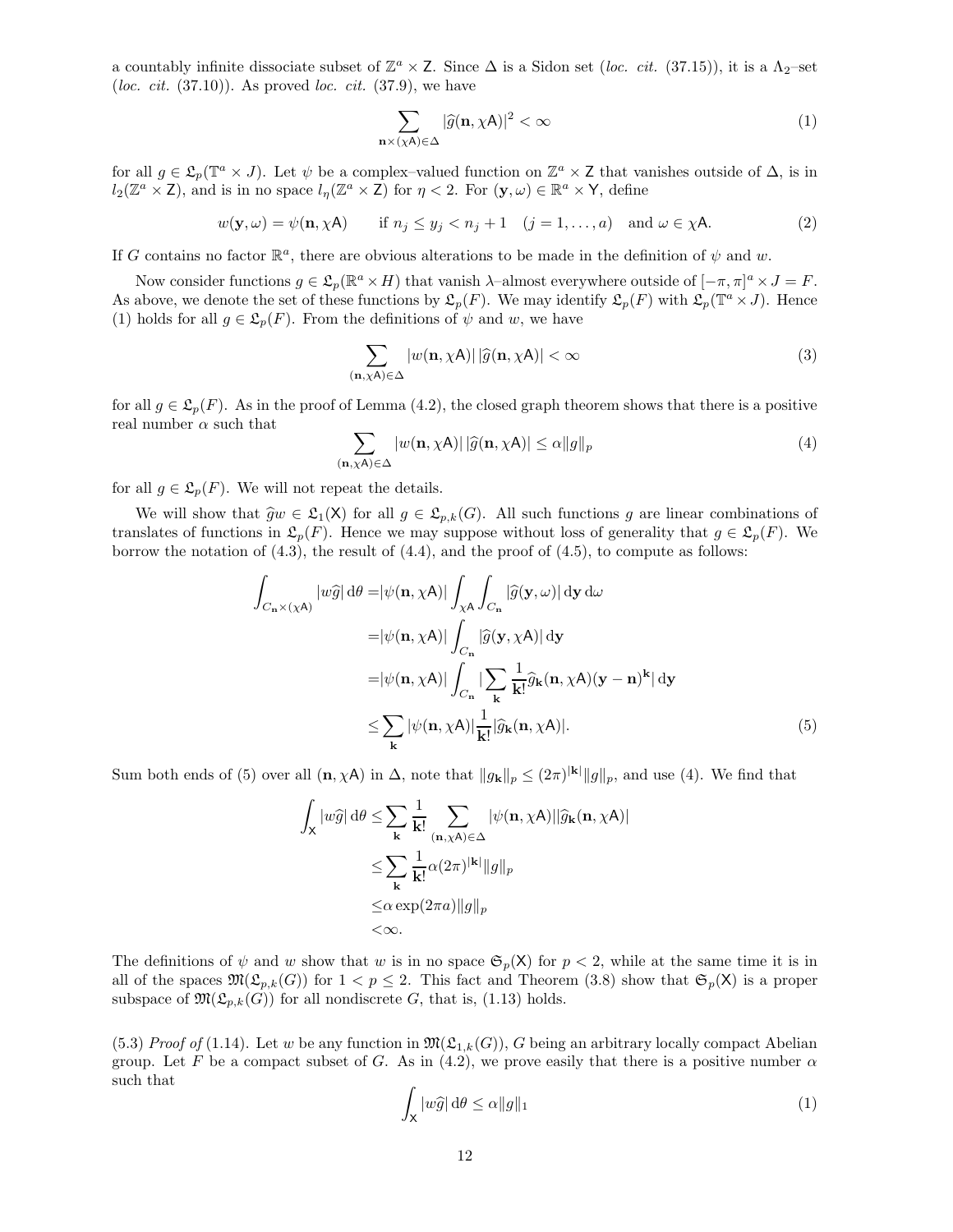for all  $g \in \mathfrak{L}_1(F)$ . Let F now be a compact set whose interior contains the identity element of G. As shown in [7], Vol. II, Theorem (33.11), there is a net  ${h_{\kappa}}_{\kappa \in K}$  of continuous functions on G with supports contained in F such that  $||h||_1 = 1$ , all Fourier transforms h are real and nonnegative, and  $\lim_{\kappa} h_{\kappa}(\chi) = 1$ , uniformly on compact subsets of X. Thus, given a compact subset  $\phi$  of X and a positive number  $\eta < 1$ , we find a member  $\kappa$  of the net K such that

$$
\eta \int_{\phi} |w| \, d\theta \le \int_{\phi} |w \widehat{h}_{\kappa}| \, d\theta \le \int_{\mathsf{X}} |w \widehat{h}_{\kappa}| \, d\theta \le \alpha. \tag{2}
$$

The inequalities (2) prove that

$$
\sup\{\int_{\Phi}|w|\,\mathrm{d}\theta:\Phi\,\,\mathrm{compact}\,\,\mathrm{in}\,\,\mathsf{X}\}\le\alpha.\tag{3}
$$

It is elementary to show from (3) that w differs from a function in  $\mathfrak{L}_1(\mathsf{X})$  by a function that is locally  $\theta$ -null.

#### §6. Examples and Remarks

 $(6.1)$  Explanation. Applying the inequalities of Hausdorff–Young and Hölder, we see at once that  $\mathfrak{L}_p(\mathsf{X}) \subset \mathfrak{M}(\mathfrak{C}_k(G))$  for  $1 \leq p \leq 2$ . It is easy to see that the sum  $\mathfrak{L}_1(\mathsf{X}) + \mathfrak{L}_2(\mathsf{X}) = \{g_1 + g_2 : g_j \in \mathfrak{L}_j(\mathsf{X}) \text{ for } j \in \mathfrak{L}_j(\mathsf{X}) \text{ for } j \in \mathfrak{L}_j(\mathsf{X}) \text{ for } j \in \mathfrak{L}_j(\mathsf{X}) \text{ for } j \in \mathfr$  $j = 1, 2$  is the smallest linear space containing all of the spaces  $\mathcal{L}_p(\mathsf{X})$  ( $1 \leq p \leq 2$ ). One might conjecture that  $\mathfrak{M}(\mathfrak{C}_k(G)) = \mathfrak{L}_1(\mathsf{X}) + \mathfrak{L}_2(\mathsf{X})$ . We will show that this is *not* the case unless G is compact or discrete.

(6.2) Lemma. Let  $(X, \mathcal{M}, \mu)$  be an arbitrary measure space. Let p be a real number greater than 1. Let h be a bounded, complex–valued, M–measurable function on X such that  $h = f + g$  with  $f \in \mathfrak{L}_1(X, \mu)$  and  $g \in \mathfrak{L}_p(X, \mu)$ . Then both of the functions f and h are also in  $\mathfrak{L}_p(X, \mu)$ .

Proof. Write

$$
h_0 = \max\{\text{Re } h, 0\}, \quad h_1 = \max\{\text{Im } h, 0\},
$$
  

$$
h_2 = -\text{Re } h + h_0, \qquad h_3 = -\text{Im } h + h_1.
$$

Let  $f_0$ ,  $f_1$ ,  $f_2$ ,  $f_3$ , and  $g_0$ ,  $g_1$ ,  $g_2$ ,  $g_3$  be the analogous decompositions of f and g respectively. Plainly the functions  $h_l$ ,  $f_l$ , and  $g_l$  are nonnegative, the  $h_l$ 's are bounded, and also the identities

$$
h_0 - h_2 = \text{Re } h = (f_0 + g_0) - (f_2 + g_2)
$$
  
\n
$$
h_1 - h_3 = \text{Im } h = (f_1 + g_1) - (f_3 + g_3)
$$
\n(1)

obtain. We also have

 $\min\{w_0, w_2\} = \min\{w_1, w_3\} = 0$ 

for w any of our functions  $h, f$ , and  $g$ . From this fact and (1) we infer that

$$
h_l \le f_l + g_l \qquad (l = 0, 1, 2, 3). \tag{2}
$$

Let  $\psi_l$  be the function equal to  $h_l(f_l + g_l)^{-1}$  where  $f_l + g_l > 0$  and zero where  $f_l + g_l = 0$ . It is plain that

$$
h_l = \psi_l f_l + \psi_l g_l \tag{3}
$$

and that  $\psi_l f_l \in \mathfrak{L}_1(X,\mu)$  and  $\psi_l g_l \in \mathfrak{L}_p(X,\mu)$ . Since  $\psi_l g_l$  is nonnegative,  $\psi_l f_l$  is bounded. Being bounded and in  $\mathfrak{L}_1(X,\mu), \psi_l f_l$  is in  $\mathfrak{L}_p(X,\mu)$ . From (3) we infer that  $h_l$  is in  $\mathfrak{L}_p(X,\mu)$ , and since

$$
h = \sum_{l=0}^{3} i^l h_l,
$$

it follows that h is in  $\mathfrak{L}_p(X,\mu)$ .  $\Box$ 

(6.3) We will construct bounded functions in  $\bigcap_{1 \leq p \leq 2} \mathfrak{S}_p(\mathsf{X})$  that are not in  $\mathfrak{L}_1(\mathsf{X})+\mathfrak{L}_2(\mathsf{X})$ , for all character groups X that are neither compact nor discrete. Suppose that  $X = \mathbb{R}^a \times Y$  with  $a > 0$ . In this case, we define w on  $\mathbb{R}^a \times Y$  by:

$$
w(u_1, \ldots, u_a, \chi) = \begin{cases} 1 & \text{if for some } n \in \mathbb{N}, \text{ we have } n \le u_1 \le n + n^{-1}, \\ 0 \le u_j \le 1 & \text{for } j = 2, \ldots, a, \text{ and } \chi \in \mathsf{A}; \\ 0 & \text{for all other points } (u_1, \ldots, u_a, \chi) \text{ in } \mathbb{R}^a \times \mathsf{Y}. \end{cases}
$$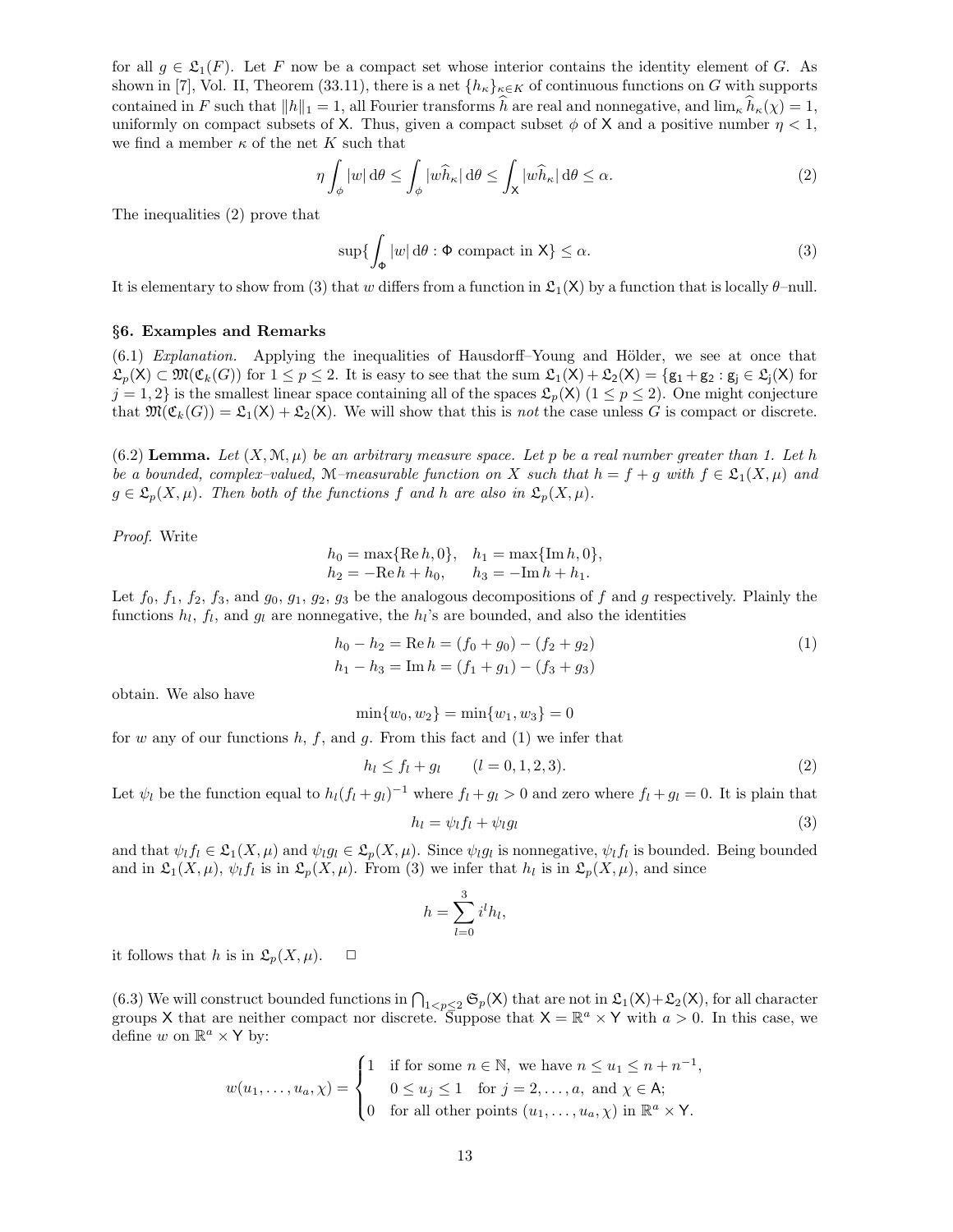It is plain that

$$
\int_{B_{\iota}}|w|\,\mathrm{d}\theta=\begin{cases}\frac{1}{n} & \text{for the blocks }B_{\iota}\text{ on which }w\neq 0,\\0 & \text{for all other blocks }B_{\iota}.\end{cases}
$$

Thus we have

$$
\sum_{\iota \in I} \Big[ \int_{B_{\iota}} |w| \, d\theta \Big]^p = \sum_{n=1}^{\infty} n^{-p} < \infty,
$$

that is, w is in all of the spaces  $\mathfrak{S}_p(\mathsf{X})$  with  $p > 1$ . It is also clear that  $\int_{\mathsf{X}} |w|^2 d\theta = \sum_{n=1}^{\infty} n^{-1} = \infty$ . By Lemma (6.2), w does not have the form  $f + g$  for  $f \in \mathcal{L}_1(\mathsf{X})$  and  $f \in \mathcal{L}_2(\mathsf{X})$ .

Next, suppose that G has the form  $H$ , where the compact open subgroup J of H is infinite. This implies that the quotient group  $Y/A$ , which is isomorphic with the character group of  $J$ , is also infinite. Each block  $B_t$  is a coset  $\chi$ A. Choose a countably infinite family  $\{\chi_n A\}_{n=1}^{\infty}$  of distinct cosets. In each coset  $\chi_n$ A, select a measurable subset  $\Gamma_n$  such that  $\theta(\Gamma_n) = n^{-1}$ . Define the function w as  $\sum_{n=1}^{\infty} \xi_{\Gamma_n}$ . A simple computation as above shows that  $w \in \mathfrak{S}_p(X)$  for all  $q > 1$  while  $w \notin \mathfrak{L}_1(X) + \mathfrak{L}_2(X)$ .

 $(6.4)$  There is a considerable latitude in the choice of the blocks  $B_t$ . First, as noted in (1.3), J can be any compact open subgroup of H. (There may be exactly one such subgroup, or there may, as in the case for example of the  $p$ –adic numbers, be an infinite number of such subgroups.) The annihilator A of J in Y plainly varies with the choice of J. Second, the sets  $C_n$  in  $\mathbb{R}^a$  need not be translates of the unit hypercube. In fact, they need not be cubes at all. Let  $\alpha = (\alpha_1, \dots, \alpha_a)$  be any sequence of positive real numbers, and let  $D_n = \{y \in \mathbb{R}^a : n_j \alpha_j \le y_j \le (n_j + 1) \alpha_j \text{ for } j = 1, 2, ..., \alpha\}$ . Our entire proof goes through unaltered if we replace  $C_n$  by  $D_n$  throughout. Only some details need to be changed.

 $(6.5)$  Remark. Theorem  $(1.12)$  admits a small extension, as follows. Let G be arbitrary, and let A be any open subset of G such that  $0 < \lambda(A) < \infty$ . It is easy to show, using partitions of unity, that every function in  $\mathfrak{C}_k(G)$  is a finite linear combination of translates of continuous functions vanishing outside of A. From this it follows that  $\mathfrak{M}(\mathfrak{C}(A)) = \mathfrak{S}_2(\mathsf{X})$ .

(6.6) Another Proof of Gronwall's Theorem. In 1921, Gronwall published the following theorem. Let  $\omega$ be any nonnegative real–valued function on  $[0, \infty)$  such that  $\lim_{t\to\infty} \omega(t) = \infty$ . There exists a function  $f \in \mathfrak{C}(\mathbb{T})$  such that

$$
\sum_{n=1}^{\infty} |\widehat{f}(n)|^2 \omega(|\widehat{f}(n)|^{-1}) = \infty.
$$

For the history of the theorem, see the discussion in [6], §3. Gronwall's theorem was extended in [6], §3 to all nondiscrete locally compact Abelian groups G, as follows.

Let  $\omega$  be a Lebesgue measurable function mapping  $[0, \infty]$  into some half line  $[\alpha, \infty]$  with the property that  $\lim_{t\to\infty}\omega(t)=\infty$ . There is a function  $\phi\in\mathfrak{C}_k(G)$  such that

$$
\int_{\mathsf{X}} |\widehat{\phi}|^2 \omega(|\widehat{\phi}|^{-1}) d\theta = \infty.
$$
 (1)

The proof in [6] of this theorem is explicit but it is also complicated. Since the theorem follows easily from Theorem (1.12), it seems worthwhile to sketch the proof here. We follow Paley [11], p. 122, who pointed out that Gronwall's original theorem follows from the Orlicz–Paley–Sidon theorem (1.1).

First define a function  $\Omega$  on  $]0, \infty[$  by

$$
\Omega(x) = x\omega(x^{-1}).
$$

Replacing  $\omega$  if necessary by a smaller function, we may arrange matters so that  $\Omega$  is continuous, strictly increasing, and also has the property that  $\lim_{x\to 0} \Omega(x) = 0$ . We omit the details. We define  $\Omega(0)$  as 0. Let  $\Psi$  be the inverse function to  $\Omega$ . It is easy to see that

$$
\lim_{y \to 0} \Psi(y)y^{-1} = 0.
$$
\n(2)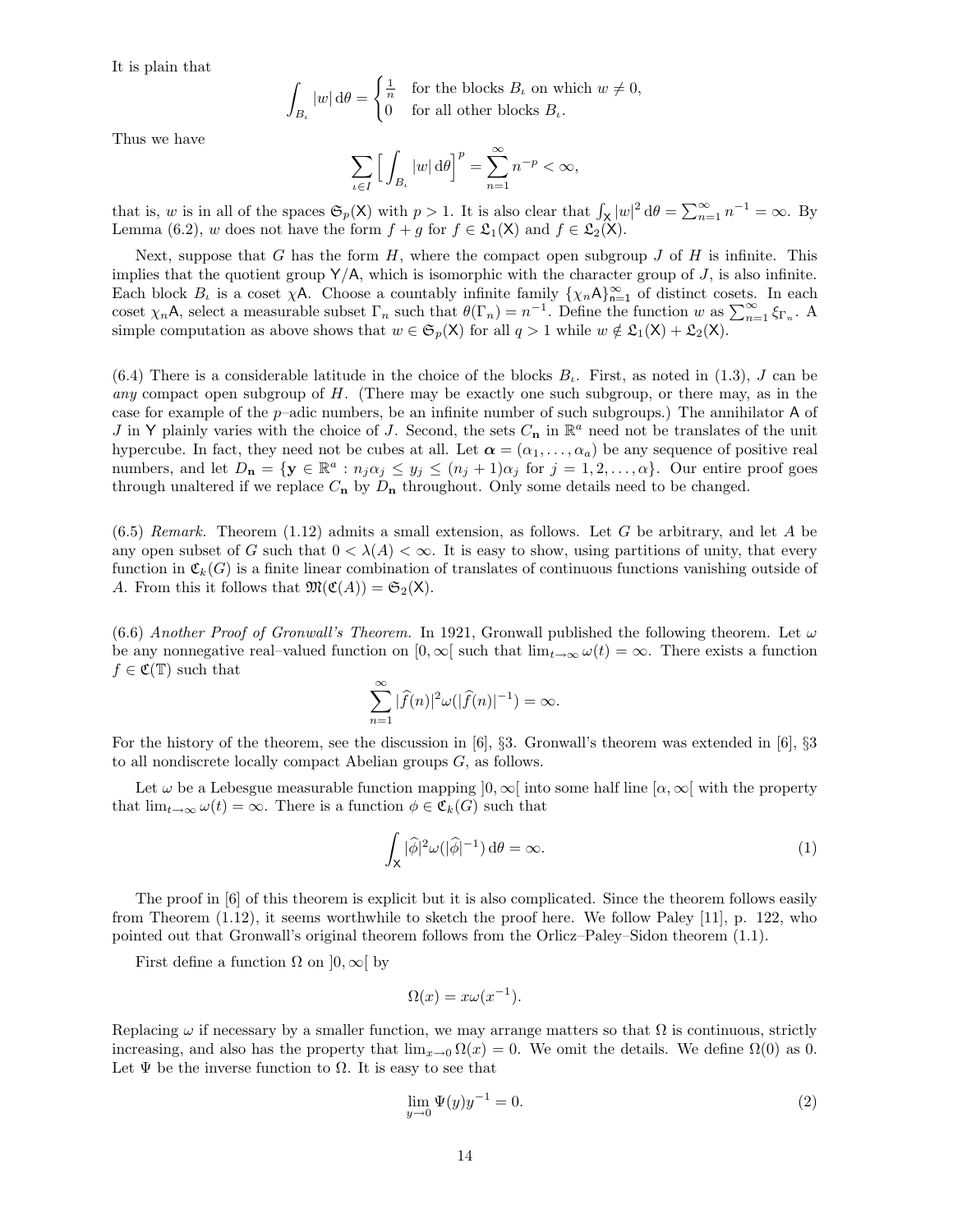A simple geometric argument shows that

$$
\beta \gamma \le \beta \Psi(\beta) + \gamma \Omega(\gamma) \tag{3}
$$

for all nonnegative real numbers  $\beta$  and  $\gamma$ . On account of (2), there is a sequence  $(\beta_n)_{n=1}^{\infty}$  of positive real numbers such that

$$
\sum_{n=1}^{\infty} \beta_n^2 = \infty \tag{4}
$$

and

$$
\sum_{n=1}^{\infty} \beta_n \Psi(\beta_n) < \infty. \tag{5}
$$

Since the group G is nondiscrete, there is an infinite sequence  $(B_n)_{n=1}^{\infty}$  of pairwise disjoint blocks in the character group  $X$ . Define a function  $v$  on  $X$  by

$$
v = \sum_{n=1}^{\infty} \beta_n \xi_{B_n}.
$$

By (4), v does not belong to the space  $\mathfrak{S}_2(\mathsf{X})$ . By Theorem (1.12), there exists a function  $\phi$  in  $\mathfrak{C}_k(G)$ such that

$$
\int_{\mathsf{X}} v|\widehat{\phi}| \, \mathrm{d}\theta = \infty. \tag{6}
$$

Using  $(6)$  and  $(3)$ , we write

$$
\infty = \int_{\mathsf{X}} v|\widehat{\phi}| \, \mathrm{d}\theta \le \int_{\mathsf{X}} v\Psi(v) \, \mathrm{d}\theta + \int_{\mathsf{X}} |\widehat{\phi}|\Omega(|\widehat{\phi}|) \, \mathrm{d}\theta = \sum_{n} \beta_n \Psi(\beta_n) + \int_{\mathsf{X}} |\widehat{\phi}|\Omega(|\widehat{\phi}|) \, \mathrm{d}\theta.
$$

Referring to (5) and the definition of  $\Omega$  from  $\omega$ , we see that (1) holds for the above choice of  $\phi$ .

# §7. An Application to Hyperbolic Differential Equations

(7.1) Explanation and Notation. Let  $\mathcal{D}'(\mathbb{R}^a)$  denote the space of all distributions on  $\mathbb{R}^a$  and  $\mathcal{S}'(\mathbb{R}^a)$  the space of all temperate distributions on  $\mathbb{R}^a$ . Let P be a polynomial in the space  $\mathbb{C}[X_1,\ldots,X_a]$  of complex polynomials in a indeterminates. Let  $P(D_1, \ldots, D_a)$  be the corresponding linear differential operator with constant coefficients on  $\mathbb{R}^a$  (as usual,  $D_k$  is  $-i\frac{\partial}{\partial x_k}$ ). Let  $P_0$  be the principal part of  $P$ , and **b** a nonzero element of  $\mathbb{R}^a$ . Let  $H_{\bf b}$  denote the set  $\{{\bf y} \in \mathbb{R}^a : {\langle} {\bf y}, {\bf b} \rangle \ge 0\}$ . We shall need the following theorem of L. Gårding (see for example  $[4]$ , p. 407).

(7.2) **Theorem.** Let  $P(D_1, \ldots, D_a)$  be any differential operator as in (7.1). The following are equivalent:

- (i) there is an elementary solution E of  $P(D_1, \ldots, D_a)$  for which supp $(E) \cap H_{\bf b} = \{0\};$
- (ii) we have  $P_0(\mathbf{B}) \neq 0$  and there is a real number  $t_0$  such that  $P(\mathbf{y}+it\mathbf{b}) \neq 0$  for all  $t > t_0$  and all  $\mathbf{y} \in \mathbb{R}^a$ .

(7.3) As is well known (see for example [4], 5.18.5, p. 407) the differential operator  $P(D_1, \ldots, D_a)$  is called *hyperbolic* if it has an elementary solution  $E$  whose support is contained in a proper cone with vertex at 0. In [13], Ritter has given a sufficient condition that such an  $E$  should be a Radon measure. With the use of Theorem (1.12) above, the result of [13] can be sharpened.

(7.4) **Theorem.** Let  $P(D_1, \ldots, D_a)$  be hyperbolic, and let E be an elementary solution whose support is contained in a proper cone with vertex at 0 and for which supp $(E) \cap H_{\bf b} = \{0\}$ . Let t<sub>0</sub> be as in (7.2). For  $t > t_0$ , the following are equivalent:

(i) the function 
$$
\mathbf{y} \to [P(\mathbf{y} + it\mathbf{b})]^{-1}
$$
 belongs to  $\mathfrak{S}_2(\mathbb{R}^a)$ ;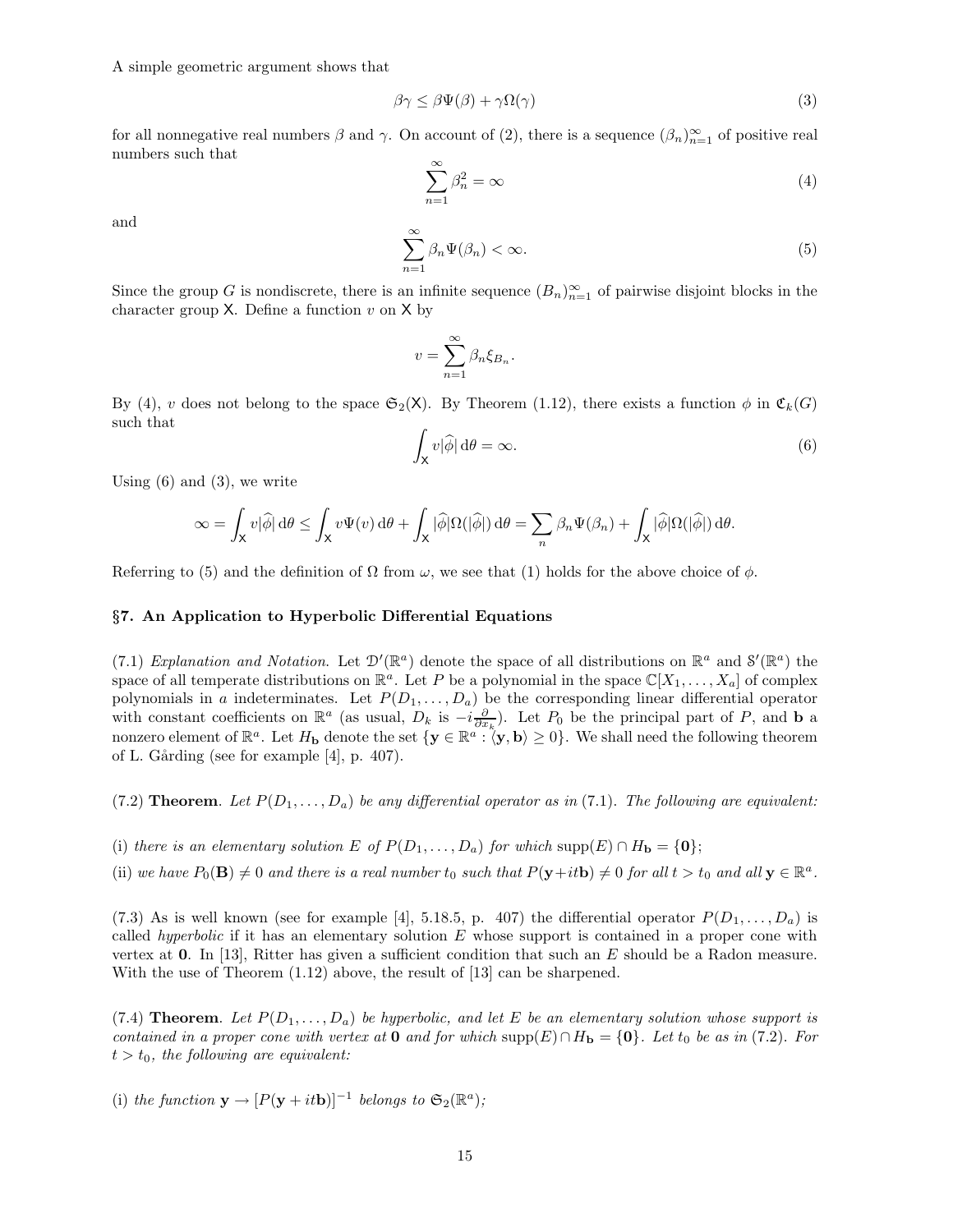(ii) the elementary solution E is a Radon measure with the property that for all  $\phi \in \mathfrak{C}_k(\mathbb{R}^a)$ , we have

(a)  $E * \phi(\mathbf{y}) = \exp(-t\langle \mathbf{y}, \mathbf{b} \rangle) \hat{f}(\mathbf{y})$ for some  $f \in \mathfrak{L}_1(\mathbb{R}^a)$  and all  $\mathbf{y} \in \mathbb{R}^a$ .

*Proof.* Let  $F$  be the distribution

 $\exp(t\langle\cdot,\mathbf{b}\rangle)E.$ 

We have

$$
\widehat{F}(\mathbf{y}) = [P(\mathbf{y} + it\mathbf{b})]^{-1}.
$$
\n(1)

From [4], (5.18.10), p. 406, we infer that  $\hat{F}$  is bounded. Therefore  $\hat{F}$  and F are in  $\mathcal{S}'(\mathbb{R}^a)$ .

Suppose that (i) holds. By Theorem (1.12), we have

$$
\widehat{\phi}[P(\cdot + it\mathbf{b})]^{-1} \in \mathfrak{L}_1(\mathbb{R}^a)
$$
\n(2)

for all  $\phi \in \mathfrak{C}_k(\mathbb{R}^a)$ . From (1), (2), and [4], (5.15.28), p. 388, we find

$$
\widehat{F\ast\phi}=\widehat{F}\widehat{\phi}\in\mathfrak{L}_1(\mathbb{R}^a)
$$

and so

$$
F * \phi \in \widehat{\mathfrak{L}}_1(\mathbb{R}^a) \subset \mathfrak{C}_0(\mathbb{R}^a). \tag{3}
$$

A classical theorem of L. Schwartz (see [15], p. 192) implies that  $F$  is a Radon measure. Hence  $E$  is also a Radon measure. On the other hand, if  $\phi \in \mathfrak{C}_k(\mathbb{R}^d)$ , we have

$$
E * \phi(\mathbf{x}) = \int_{\mathbb{R}^a} \phi(\mathbf{x} - \mathbf{s}) \, dE(\mathbf{s})
$$
  
= 
$$
\int_{\mathbb{R}^a} \phi(\mathbf{x} - \mathbf{s}) \exp(-t \langle \mathbf{s}, \mathbf{b} \rangle) \, dF(\mathbf{s})
$$
  
= 
$$
\exp(-t \langle \mathbf{x}, \mathbf{b} \rangle) \int_{\mathbb{R}^a} \phi(\mathbf{x} - \mathbf{s}) \exp(t \langle \mathbf{x} - \mathbf{s}, \mathbf{b} \rangle) \, dF(\mathbf{s})
$$
  
= 
$$
\exp(-t \langle \mathbf{x}, \mathbf{b} \rangle) [F * (\exp(t \langle \cdot, \mathbf{b} \rangle) \phi)](\mathbf{x}).
$$

From (3) we infer that  $E * \phi$  has the form

 $\exp(-\tau \langle \cdot, \mathbf{b} \rangle) \hat{f}$ 

for some  $f \in \mathfrak{L}_1(\mathbb{R}^a)$ .

Suppose conversely that (ii) holds. Property (a) and the argument just used show that

$$
F * \phi \in \widehat{\mathfrak{L}}_1(\mathbb{R}^a) \qquad \text{for all } \phi \in \mathfrak{C}_k(\mathbb{R}^a).
$$

Thus we have

$$
\widehat{\phi}[P(\cdot+it\mathbf{b})]^{-1} = \widehat{F}\widehat{\phi} = \widehat{F*\phi} \in \mathfrak{L}_1(\mathbb{R}^a).
$$

By (1.12), the function  $[P(\cdot + it\mathbf{b})]^{-1}$  belongs to  $\mathfrak{S}_2(\mathbb{R}^a)$ .  $\Box$ 

# References

- 1. A. Benedek and R. Panzone. The spaces  $L^p$ , with mixed norm. Duke Math. J., 28:301-324, 1961.
- 2. R.P. Boas, Jr. Entire Functions. Academic Press, New York, 1954.
- 3. R.E. Edwards. Changing signs of Fourier coefficients. Pacific J. Math., 15:463–475, 1965.
- 4. R.E. Edwards. Functional Analysis: Theory and Applications. Holt, Rinehart, and Winston, New York, Chicago, San Francisco, Toronto, London, 1965.